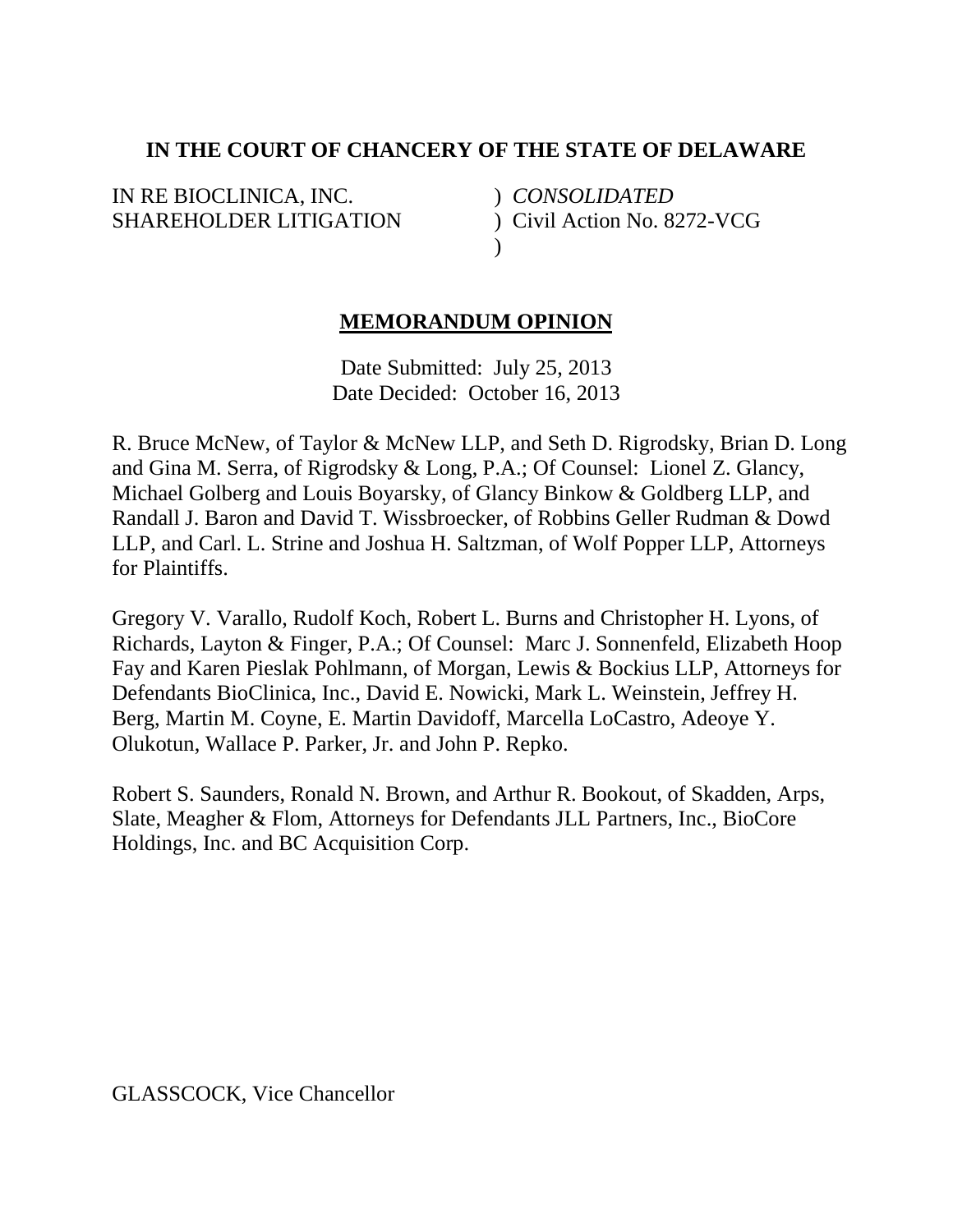Where a complaint seeking to enjoin a merger on grounds of breach of duty by the company's directors is insufficient to support a motion to expedite, the chances of the same allegations surviving a motion to dismiss are vanishingly small.<sup>1</sup> Those chances are smaller still where the motion to dismiss comes after the merger has closed, the duty of care claims have fallen away with the request for injunctive relief, only damages are sought, and the allegations are necessarily limited to duty of loyalty claims.<sup>2</sup> I am faced with such a motion here. Although the Plaintiffs amended the Complaint after I denied their Motion to Expedite, I find that the new allegations are mostly simple revisions, and in any event are no more persuasive than the old. $3$ 

The Plaintiffs, former stockholders of BioClinica, Inc. ("BioClinica"), brought this action seeking to enjoin the acquisition of BioClinica by JLL Partners, Inc., BioCore Holdings, Inc. and BC Acquisition Corp. (collectively, "JLL"). On February 25, 2013, I denied the Plaintiffs' Motion to Expedite this litigation,

<sup>&</sup>lt;sup>1</sup> That is because the standard for expedition, colorability, which simply implies a non-frivolous set of issues, is even lower that the "conceivability" standard applied on a motion to dismiss. *See In re K-Sea Transp. Partners L.P.*, 2011 WL 2410395, at \*5 n.8 (Del. Ch. June 10, 2011) (stating that the colorability standard in the context of a motion to dismiss requires only a non-frivolous cause of action).

 $2$  While an exculpation clause insulates directors from liability for breaches of the duty of care, such breaches can still support injunctive relief. *See, e.g.*, *Arnold v. Soc'y for Sav. Bancorp, Inc*., 678 A.2d 533, 542 (Del. 1996) ("While section 102(b)(7) and charter provisions adopted thereunder will leave stockholders without a monetary remedy in some instances, they remain protected by the availability of injunctive relief.").

<sup>&</sup>lt;sup>3</sup> To paraphrase Lucas Jackson, sometimes nothin' can be a real cool hand, in cards, perhaps even in life, but not in legal pleadings. Cool Hand Luke (Warner Brothers 1967).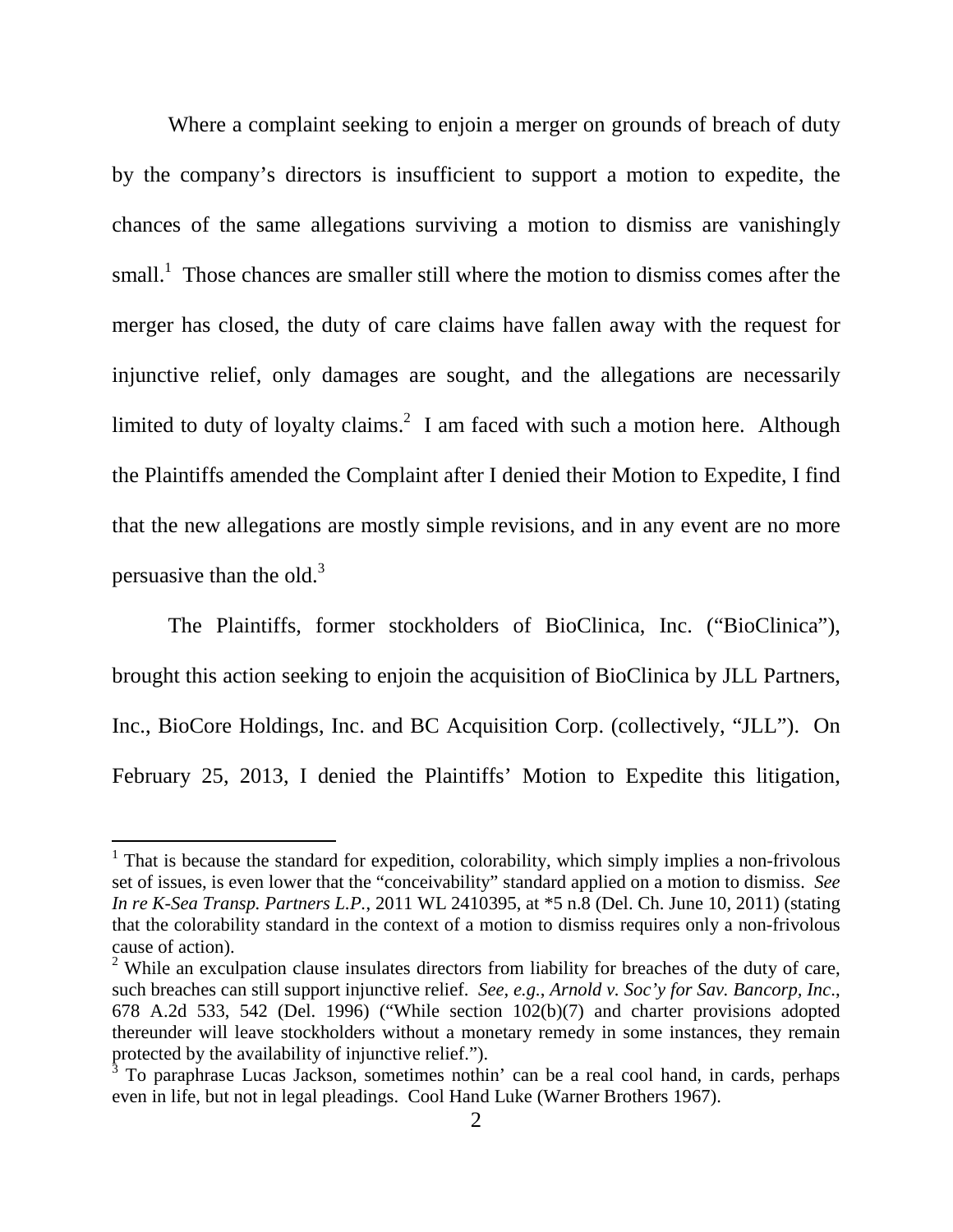finding that the Plaintiffs had failed to state a colorable claim. That decision foreclosed the Plaintiffs' attempts to enjoin the acquisition, and the transaction closed on March 13, 2013. The Plaintiffs amended their Complaint on April 22, 2013, and the Defendants have since moved to dismiss. For the reasons I explain below, I find that the Plaintiffs have failed to state a claim upon which relief can be granted, even accepting the allegations as true and drawing all reasonable inferences in favor of the Plaintiffs. Therefore, this action is dismissed.

# **I. BACKGROUND**<sup>4</sup>

BioClinica is a clinical research company that provides assistance to pharmaceutical, biotechnology and medical-device companies engaged in conducting clinical studies.<sup>5</sup> Like many companies, BioClinica was hit hard by the economic downturn in 2008 and 2009.<sup>6</sup> By 2012, BioClinica's revenues and income were growing again.<sup>7</sup> In May 2012, the BioClinica board of directors (the "Board") determined that it would explore a sale of the company.<sup>8</sup> The Board

<sup>&</sup>lt;sup>4</sup> The facts are drawn from the Plaintiffs' Second Amended Complaint and the Schedule 14D-9 filed in support of the tender offer. The 14D-9 has been incorporated by reference into the Complaint, because the Plaintiffs rely on the facts in the 14D-9 extensively and challenge the adequacy of the disclosures in the 14D-9. *See, e.g.*, *In re Morton's Rest. Grp., Inc. S'holders Litig.*, 2013 WL 4106655, at \*1 (Del. Ch. July 23, 2013) ("[T]he Complaint is largely based on pervasive references to the company's Schedule 14D-9 Recommendation Statement . . . filed in connection with the tender offer, and that document must also be considered as having been incorporated in the Complaint as well.").

 $<sup>5</sup>$  Am. Compl. ¶ 13.</sup>

 $^6$  *Id.* at  $\P$  36.

 $^{7}$  *Id.* at  $\P\P$  36-44.

 $^{8}$  *Id.* at  $\sqrt{46}$ .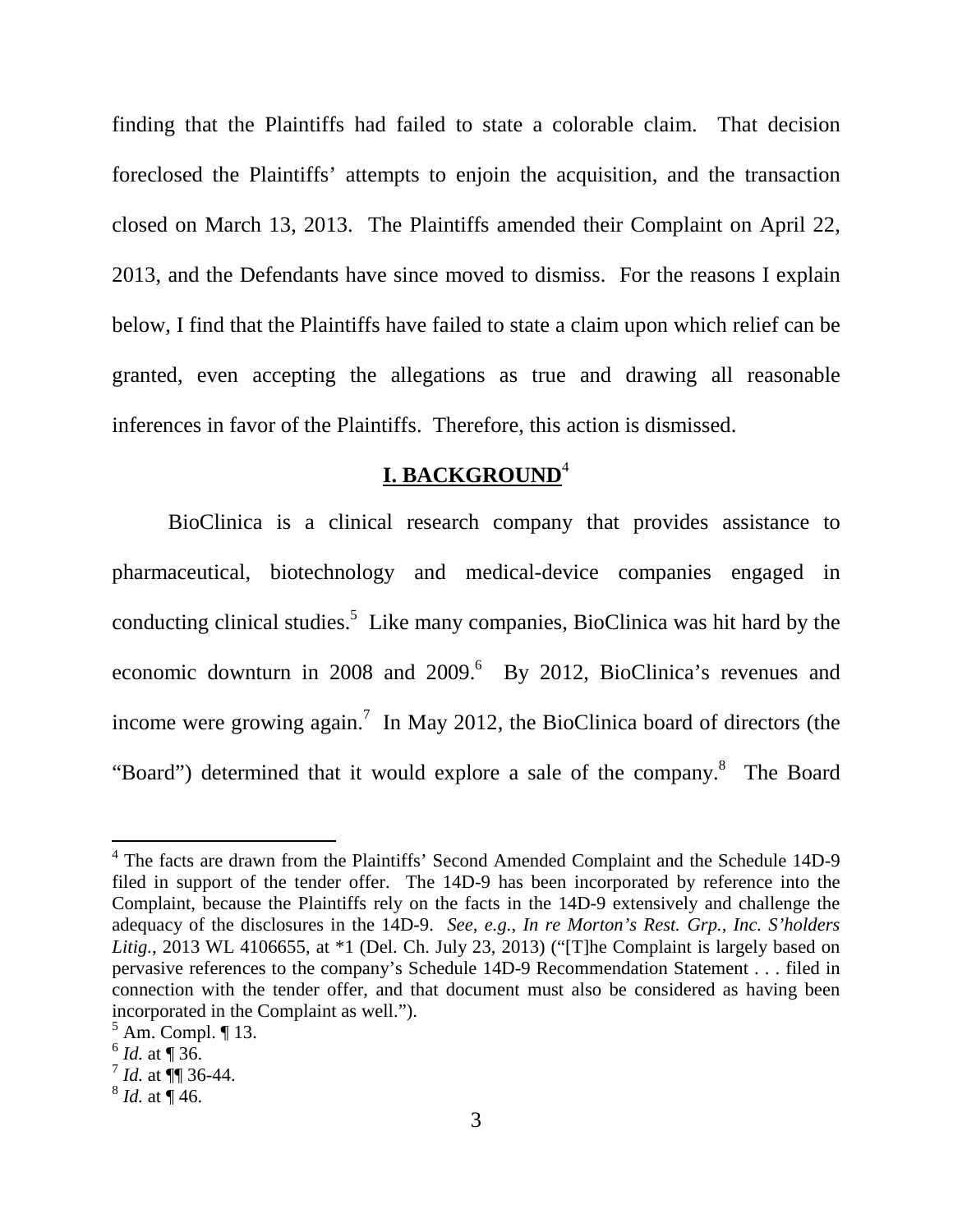established a committee of independent directors (the "Committee") to evaluate and negotiate any potential transactions, and engaged the services of EP Securities LLC ("Excel") to act as its financial advisor.<sup>9</sup> According to the Complaint, the Board instructed Excel to pursue private equity bidders instead of strategic bidders "to avoid disclosing confidential information to BioClinica's competitors  $\dots$ ."<sup>10</sup> Excel contacted seventeen potential private equity bidders, including  $JLL$ .<sup>11</sup> However, JLL declined to make a bid for BioClinica at that time.<sup>12</sup> In June 2012, several private equity bidders entered into non-disclosure agreements with BioClinica and met with BioClinica's management team and Excel.<sup>13</sup> In August 2012, Excel informed the Committee that three private equity bidders were interested in exploring an acquisition of BioClinica.<sup>14</sup> At that point, the Committee instructed Excel to solicit potential strategic acquirers.<sup>15</sup> Excel reached out to four strategic companies that it believed might be interested in acquiring BioClinica.<sup>16</sup>

Two strategic acquirers, Strategic Acquirer A and Strategic Acquirer B, expressed interest in a transaction with BioClinica and executed Non-Disclosure

<sup>&</sup>lt;sup>9</sup> *Id.* at ¶ 46; BioClinica, Inc. Form 14D-9 at 14.

 $10$  Am. Compl.  $\P$  46.

 $11$  BioClinica, Inc. Form 14D-9 at 14.

<sup>12</sup> *Id.*

 $13$  Am. Compl.  $\P$  47.

 $^{14}$  *Id.* at ¶ 48.

<sup>15</sup> *Id.*

 $16$  BioClinica, Inc. Form 14D-9 at 14.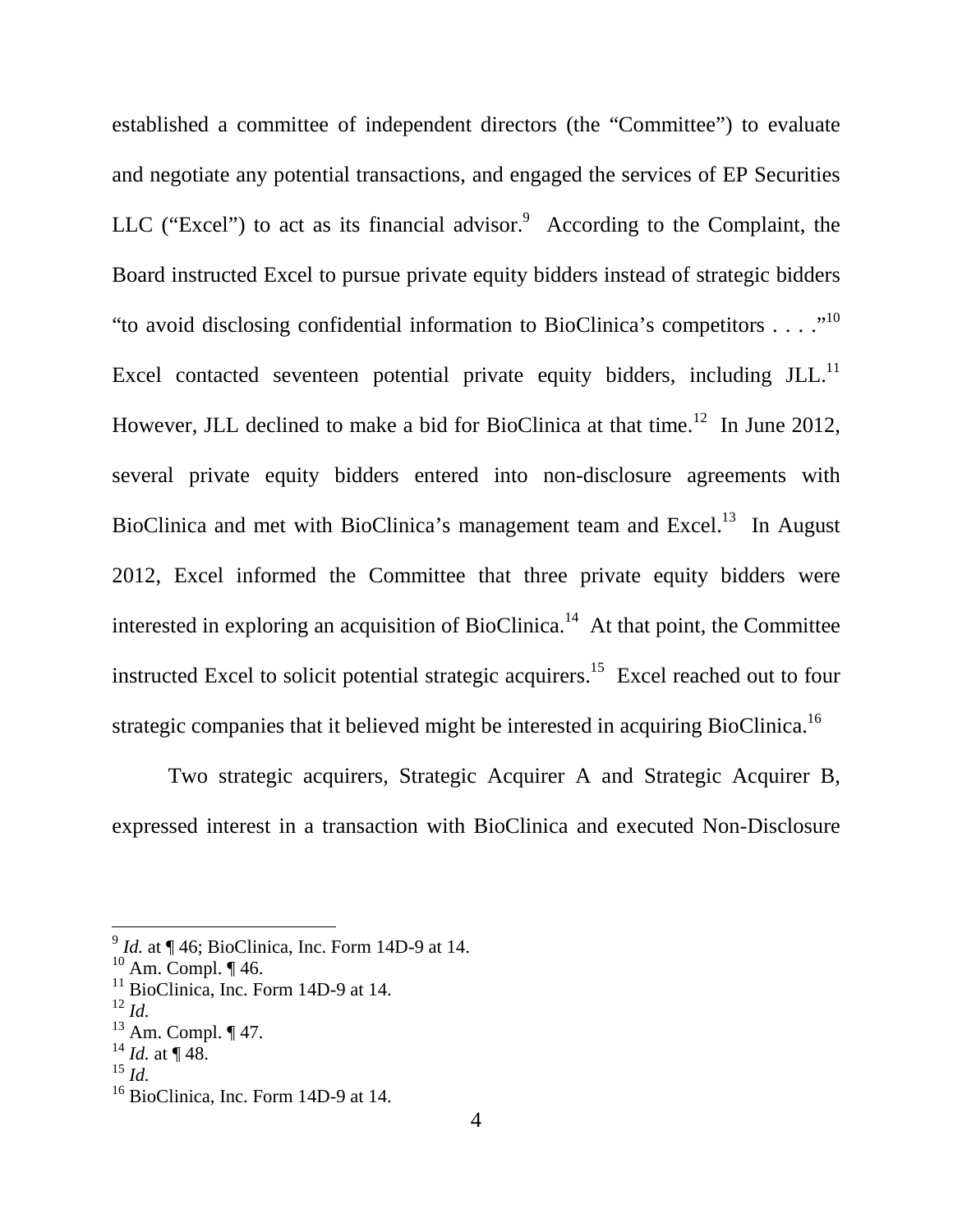Agreements (the "NDAs").<sup>17</sup> In October 2012, Strategic Acquirer A informed Excel that it would not pursue a transaction.<sup>18</sup> On October 17, 2012, Strategic Acquirer B expressed an interest in acquiring BioClinica at a price ranging from \$6.85 to \$7.26 per share.<sup>19</sup> Around the same time, JLL reentered the sales process, executed an NDA, and met with Excel to discuss a potential purchase of BioClinica.<sup>20</sup>

On November 14, 2012, Excel reported that, although management at Strategic Acquirer B was "serious" about acquiring BioClinica, its board had declined to authorize the submission of a final bid.<sup>21</sup> On the same day, JLL expressed an interest in acquiring BioClinica at a price between \$7.00 and \$7.25 per share, contingent on exclusivity and due diligence.<sup>22</sup> After reviewing its fiduciary duties and considering that Excel had solicited twenty-one bidders yet only JLL remained seriously interested, the Committee decided to grant exclusivity to JLL.<sup>23</sup> At this point in the sales process, Excel had been seeking bidders for six months, and the only credible bidders were JLL and Strategic Acquirer B.<sup>24</sup> The request for exclusivity was granted "'so long as the final offer from JLL was no

 $17$  Am. Compl.  $\P$  49.

<sup>&</sup>lt;sup>18</sup> BioClinica, Inc. Form 14D-9 at 15.

<sup>19</sup> Am. Compl. ¶ 50; BioClinica, Inc. Form 14D-9 at 15.

<sup>&</sup>lt;sup>20</sup> Am. Compl.  $\overline{\phantom{a}}$  50; BioClinica, Inc. Form 14D-9 at 15.

 $21$  BioClinica, Inc. Form 14D-9 at 16.

 $22$  Am. Compl.  $\P$  52.

<sup>&</sup>lt;sup>23</sup> *Id.* at  $\P$  53; BioClinica, Inc. Form 14D-9 at 16.

 $^{24}$  Am. Compl.  $\P$  46, 47, 49, 52.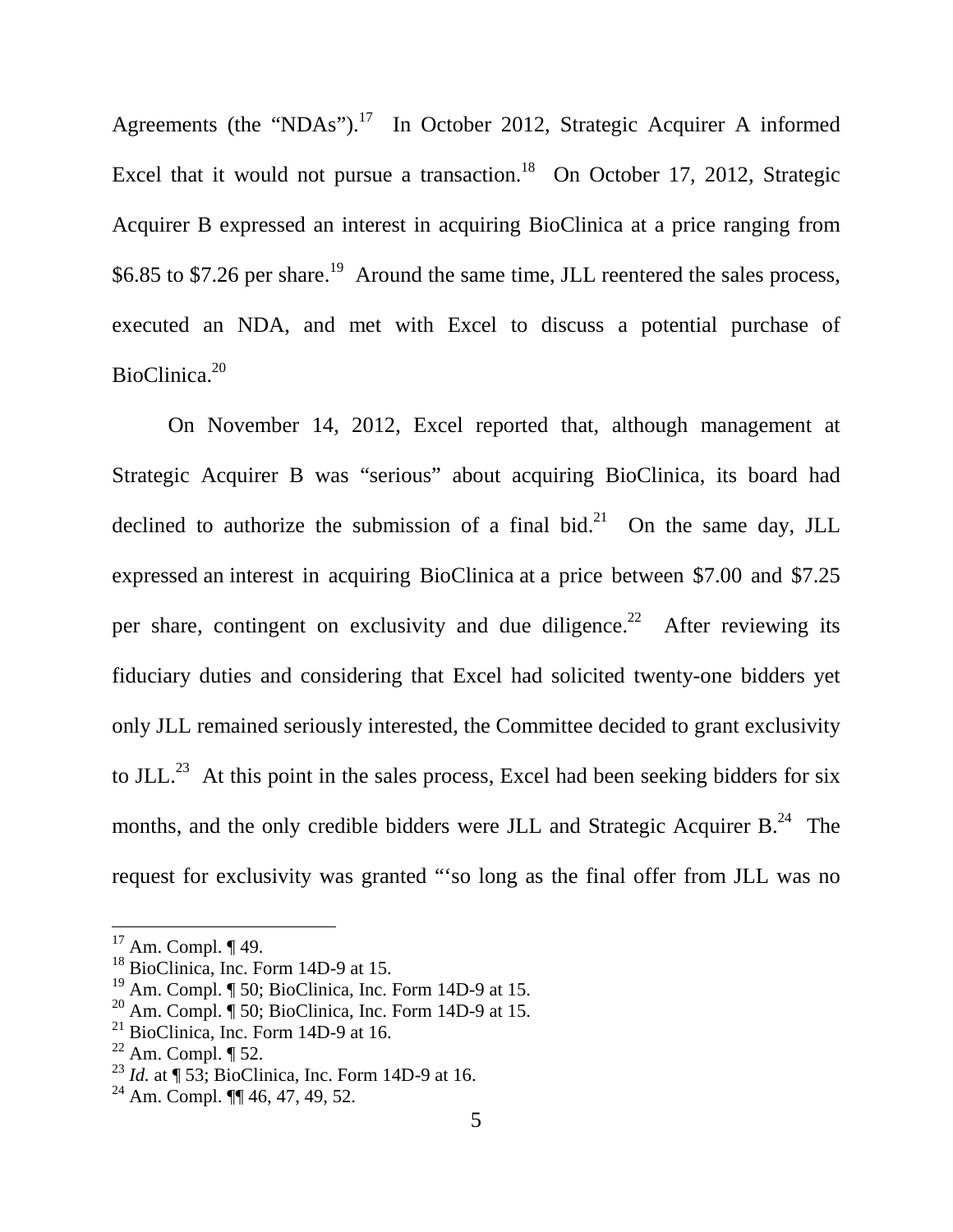lower than the high end of the range' i.e. \$7.25 per share."<sup>25</sup> In early January 2013, JLL requested an extension of its exclusivity period and disclosed to BioClinica that it was simultaneously pursuing an acquisition of CoreLab Partners, Inc. ("CoreLab"). On the same day, although Excel had been attempting to convince JLL to raise its offer price above \$7.25 per share, JLL revealed that it was "considering revising its offer to less than \$7.25 per share" as a result of "concerns regarding BioClinica's projected capital expenditures in coming years."<sup>26</sup> JLL sought an extension of the exclusivity period, to which the Committee agreed.<sup>27</sup>

On January 23, 2013, JLL confirmed that it would maintain its offer to acquire BioClinica at a price of \$7.25 per share in an all-cash, two-step tender offer.<sup>28</sup> This price values BioClinica's equity at approximately \$123 million and represents a premium of 23.2% over BioClinica's average closing price for the previous 90 days and a premium of 28.7% over the average price for the previous 52-week period.<sup>29</sup> Upon receiving this offer, the Committee agreed to recommend the transaction to the Board.<sup>30</sup> From January 25 through January 29, 2013, the Board met with Excel, company management, and its legal advisors multiple times to review the fairness of the transaction. At these meetings, Excel orally opined

<sup>&</sup>lt;sup>25</sup> Am. Compl.  $\P$  53 (quoting the 14D-9).

<sup>26</sup> *Id.* at ¶ 53; BioClinica, Inc. Form 14D-9 at 17.

 $27$  Am. Compl.  $\P$  53.

<sup>28</sup> *Id.* at ¶¶ 54, 56.

 $^{29}$  *Id.* at ¶ 56.

 $30$  *Id.* at  $\P$  54.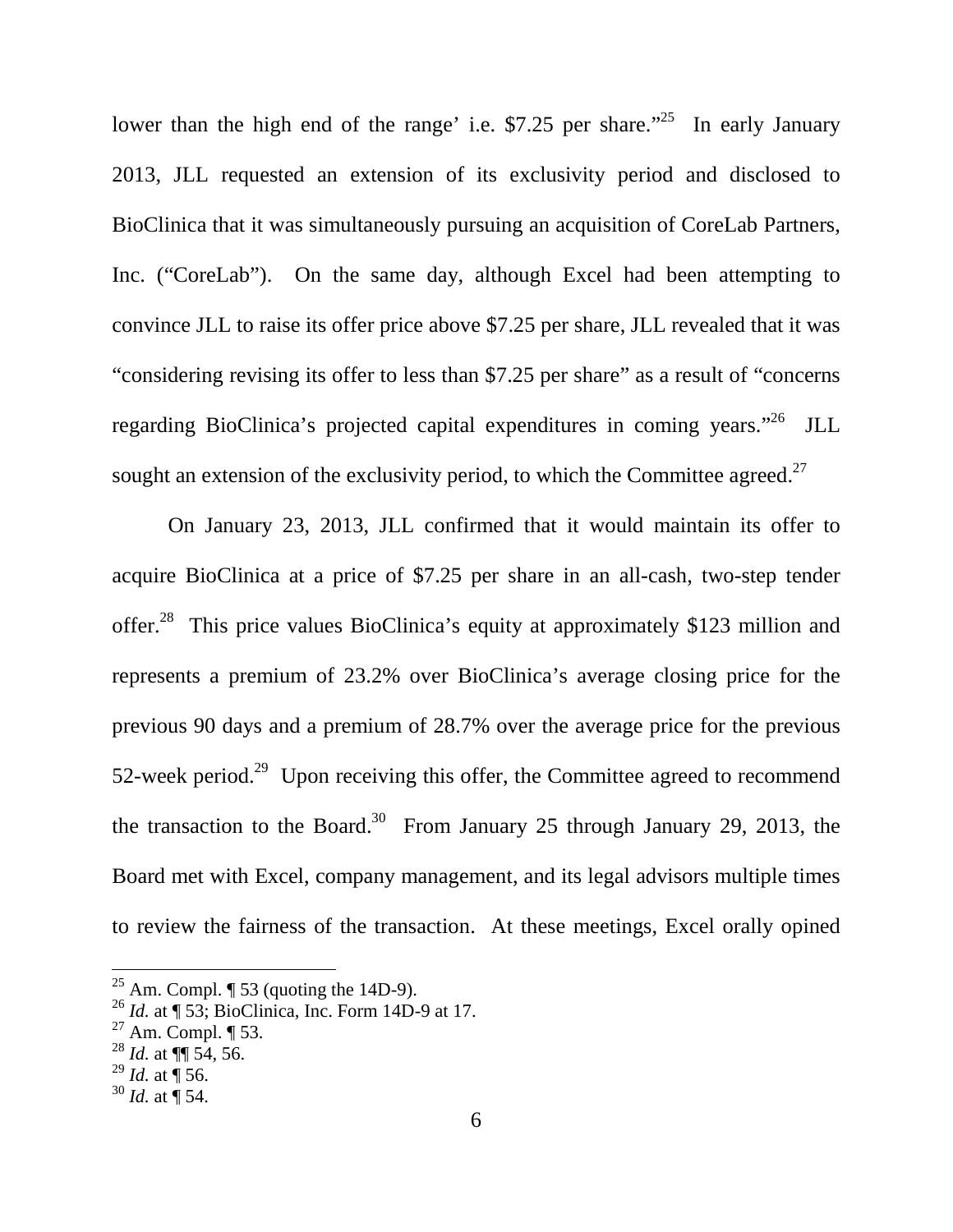that the merger consideration was fair to the stockholders, and a written version of its fairness opinion was produced on January 29,  $2013$ <sup>31</sup>

The Merger Agreement was finalized on January 29, 2013, and the Board unanimously voted to approve the transaction.<sup>32</sup> On January 30, 2013, BioClinica issued a joint press release with JLL and BioCore, announcing the tender offer for BioClinica.<sup>33</sup> JLL purchased both BioCore and BioClinica, seeking to merge the two companies.<sup>34</sup> Upon the merger of the two companies, BioClinica's CEO and President, Mark L. Weinstein, was expected to lead the combined company.<sup>35</sup>

The Merger Agreement contained several deal-protection devices that the Plaintiffs challenge as being preclusive of other offers. In particular, the Merger Agreement contained a no-solicitation provision; a \$6.5 million termination fee that included \$2 million in expense reimbursement; information rights; and a topup option.<sup>36</sup> Additionally, JLL was relieved of the effect of BioClinica's poison pill, which was left in effect with respect to any other stockholder.<sup>37</sup> The Plaintiffs allege that these deal-protection devices dissuaded Strategic Acquirer B from making an offer for the company.<sup>38</sup>

- $31$  *Id.* at  $\P\P$  4, 63.
- $32$  *Id.* at  $\P$  54, 56.
- $33$  *Id.* at  $\P$  56.
- <sup>34</sup> *Id.*
- <sup>35</sup> *Id.*

<u>.</u>

<sup>38</sup> *Id.*

<sup>36</sup> *Id.* at ¶¶ 76-78.

 $37$  *Id.* at **[**80.]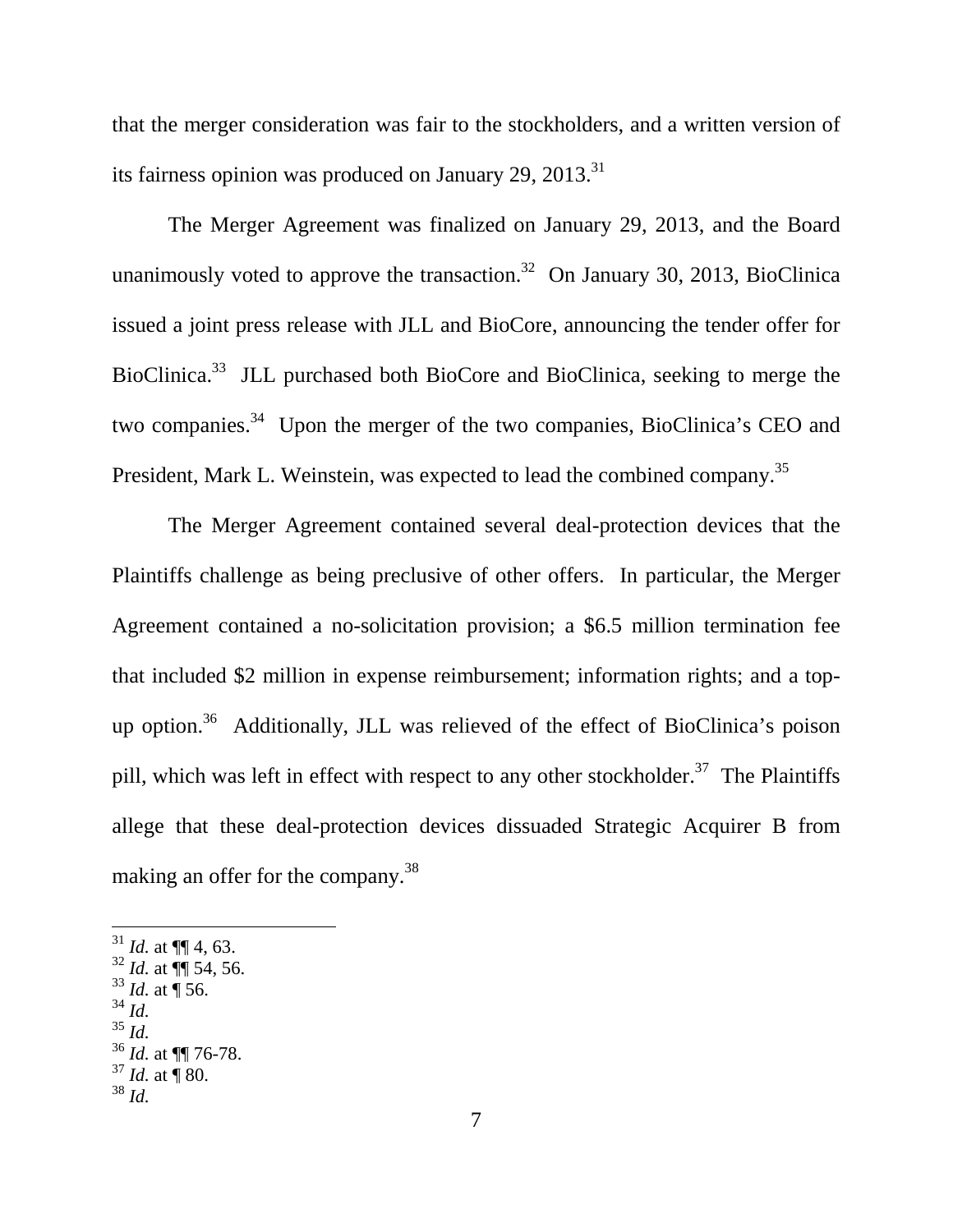According to the Plaintiffs, at some time during the sales process, the Board provided JLL with revised capital expenditure estimates for 2012 and 2013.<sup>39</sup> Previously, management had predicted that 2012 capital expenditures would amount to \$9.5 million; the actual amount expended was \$8.9 million.<sup>40</sup> After the 2012 results were released, management projected capital expenditures to reach \$11.9 million in 2013, which was revised upward from an earlier estimate of \$6-8 million.<sup>41</sup> The Plaintiffs allege that the capital expenditure estimates were purposefully inflated in an attempt to depress the implied values for BioClinica in the fairness opinion because it was "difficult for Excel to render an opinion of fairness."<sup>42</sup>

### **II. STANDARD OF REVIEW**

Under Rule 12(b)(6), this Court will not dismiss a complaint if there is a "reasonably conceivable" set of circumstances under which the plaintiff could prevail.<sup>43</sup> In determining whether to dismiss a complaint, the Court must accept all well-pleaded facts as true and draw all reasonable inferences in favor of the non-

<sup>39</sup> *See id.* at ¶ 10 ("[A]fter approval of the Transaction, the Board, without explanation, disseminated significantly revised financial projections resulting in the Board being able to cover its tracks and recommend the Transaction to Company shareholders in a far more favorable light."). The Defendants note, however, that "it is clear from the [14D-9] upon which Plaintiffs exclusively rely that the revised projections were delivered to JLL and Excel by early January at the latest and, in all events, before the Tender Offer was approved." Defs.' Op. Br. at 25. Thus, the parties dispute when the revised capital expenditure estimates were provided to JLL.

 $40$  Am. Compl.  $\P$  55.

<sup>41</sup> *Id.*

 $42$  *Id.* at **[65.**]

<sup>43</sup> *Cent. Mortg. Co. v. Morgan Stanley Mortg. Holdings LLC,* 27 A.3d 531, 535 (Del. 2001).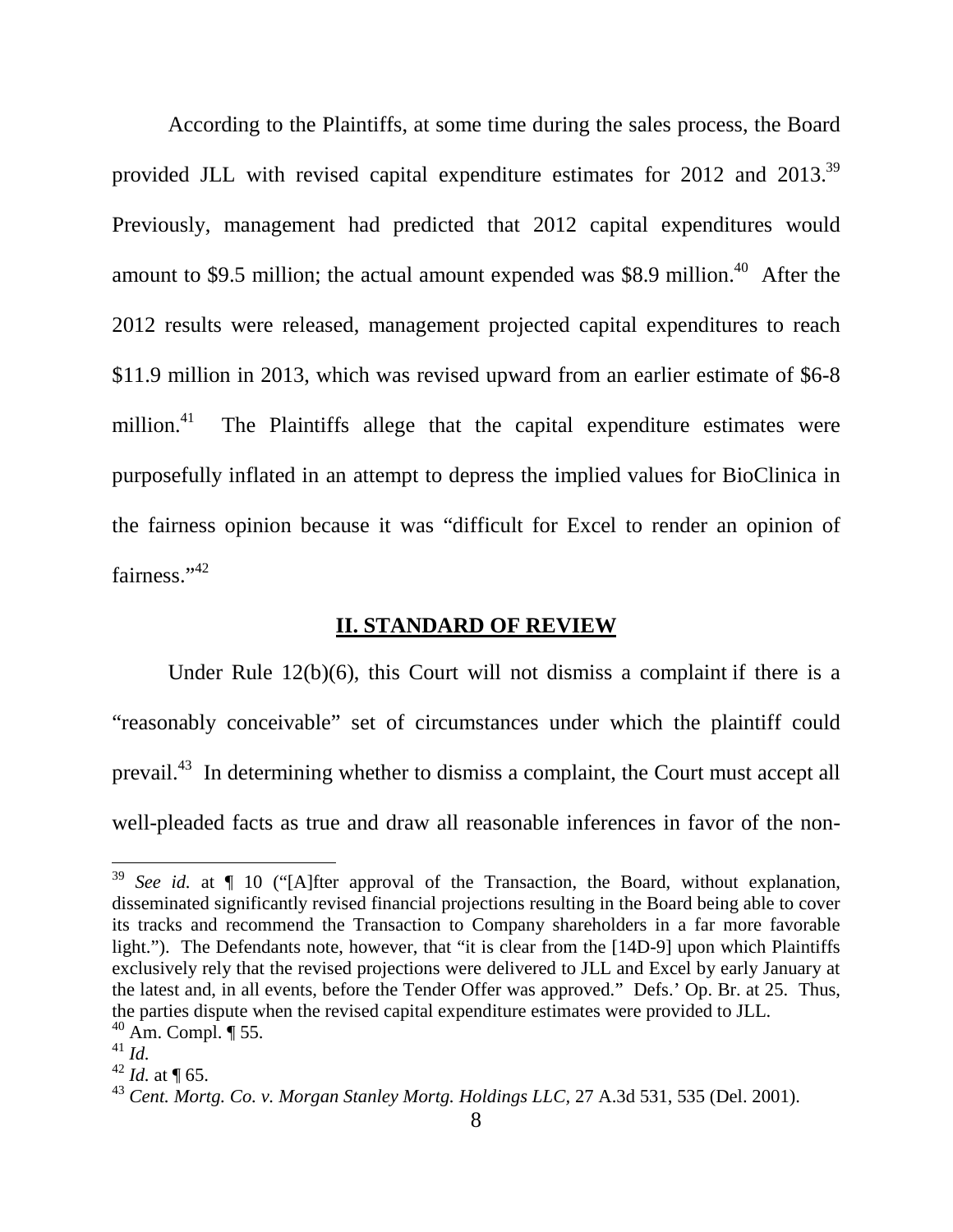moving party.<sup>44</sup> "Although the standard is a minimal one, the Court will not credit conclusory allegations or draw unreasonable inferences in favor of the Plaintiff."<sup>45</sup>

### **III. ANALYSIS**

The Plaintiffs have pled three Counts against the Defendants. In Count I, the Plaintiffs allege that the BioClinica directors breached their duties of care and loyalty in approving the transaction. In Count II, the Plaintiffs allege that the directors breached their duties of disclosure to the stockholders by providing misleading disclosures in the Schedule 14D-9 circulated on behalf of the transaction. Finally, in Count III, the Plaintiffs allege that JLL aided and abetted these alleged breaches of fiduciary duty. For reasons I explain below, none of these claims states a reasonably conceivable set of facts under which the Plaintiffs could prevail.<sup>46</sup>

<sup>44</sup> *Red Oak Fund, L.P. v. Digirad Corp.*, 2013 WL 4014283, at \*1 (Del. Ch. Aug. 5, 2013).

<sup>45</sup> *Miramar Firefighters Pension Fund v. AboveNet, Inc.*, 2013 WL 4033905, at \*3 (Del. Ch. July 31, 2013) (internal quotations omitted).

<sup>&</sup>lt;sup>46</sup> I note preliminarily that with respect to the Motion to Expedite, I held that most of these claims were not colorable. *See In re BioClinica, Inc. S'holder Litig.*, 2013 WL 673736, at \*6 (Del. Ch. Feb. 25, 2013). The standard for a motion to expedite is "colorability" and the standard for a motion to dismiss under Rule 12(b)(6) is "reasonable conceivability—in my view, a higher, although still minimal, pleading burden. *See Reserves Dev. Corp. v. Wilmington Trust Co.*, 2008 WL 4951057, at \*2 (Del. Ch. Nov. 7, 2008) (stating that a colorable claim is "essentially a non-frivolous cause of action"); *Cottle v. Carr*, 1988 WL 10415, at \*3 (Del. Ch. Feb. 9, 1988) (describing the standard of colorability as being "litigable"). Nonetheless, because the Plaintiffs amended their Complaint after I decided that they had failed to state a colorable claim, I consider the Plaintiffs' claims in light of the additional allegations contained in the Amended Complaint. *See In re K-Sea Transp. Partners L.P. Unitholders Litig.*, 2012 WL 1142351, at \*4-12 (Del. Ch. Apr. 4, 2012) (analyzing and dismissing a complaint under Rule 12(b)(6) following a prior finding of noncolorability, where the plaintiffs had amended their complaint).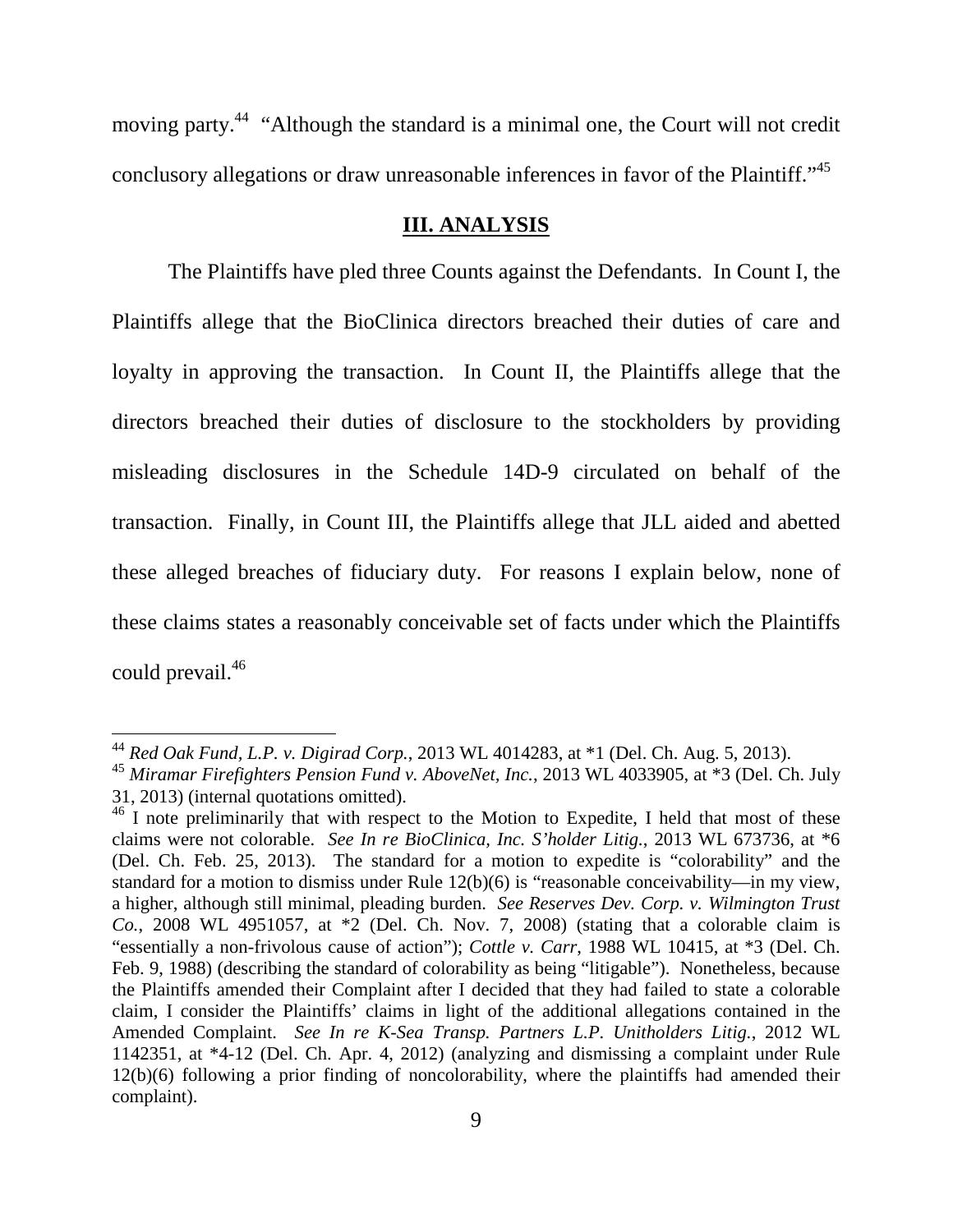## 1. Duty of Loyalty Claims

Pursuant to 8 *Del. C.* § 102(b)(7), the exculpation provision in BioClinica's certificate of incorporation absolves its directors from monetary damages arising out of breaches of the duty of care.<sup>47</sup> Therefore, in order to recover damages, the Plaintiffs must successfully assert a claim not entitled to exculpation, i.e., a breach of the duty of loyalty.<sup>48</sup>

The Complaint alleges two bases on which the Board could be held liable for breaching its duty of loyalty in approving the Merger Agreement: the directors procured material benefits for themselves that were not shared by the other stockholders, and the directors did not act in good faith in approving the transaction. However, as I explain below, the Plaintiffs have failed to adequately plead any breach of the Board's duty of loyalty to the BioClinica stockholders.

<sup>47</sup> 8 *Del. C.* § 102(b)(7) provides that a certificate of incorporation may include: A provision eliminating or limiting the personal liability of a director to the

corporation or its stockholders for monetary damages for breach of fiduciary duty as a director, provided that such provision shall not eliminate or limit the liability of a director: (i) For any breach of the director's duty of loyalty to the corporation or its stockholders; (ii) for acts or omissions not in good faith or which involve intentional misconduct or a knowing violation of law; (iii) under § 174 of this title; or (iv) for any transaction from which the director derived an improper personal benefit. . . .

<sup>48</sup> *See, e.g.*, *Miramar Firefighters Pension Fund*, 2013 WL 4033905, at \*8 n.70 (dismissing a *Revlon* duty of care claim where a 102(b)(7) provision would exculpate such a breach); *In re NYMEX S'holder Litig*., 2009 WL 3206051, at \*6 (Del. Ch. Sept. 30, 2009) (holding that the Court need not reach the question of whether a board breached its duty of care in the presence of a 102(b)(7) exculpation provision, since "even if *Revlon* applied to this case, application of the exculpatory clause would lead to dismissal unless the Plaintiffs have successfully pleaded a failure to act loyally (or in good faith), which would preclude reliance on the Section 102(b)(7) provision").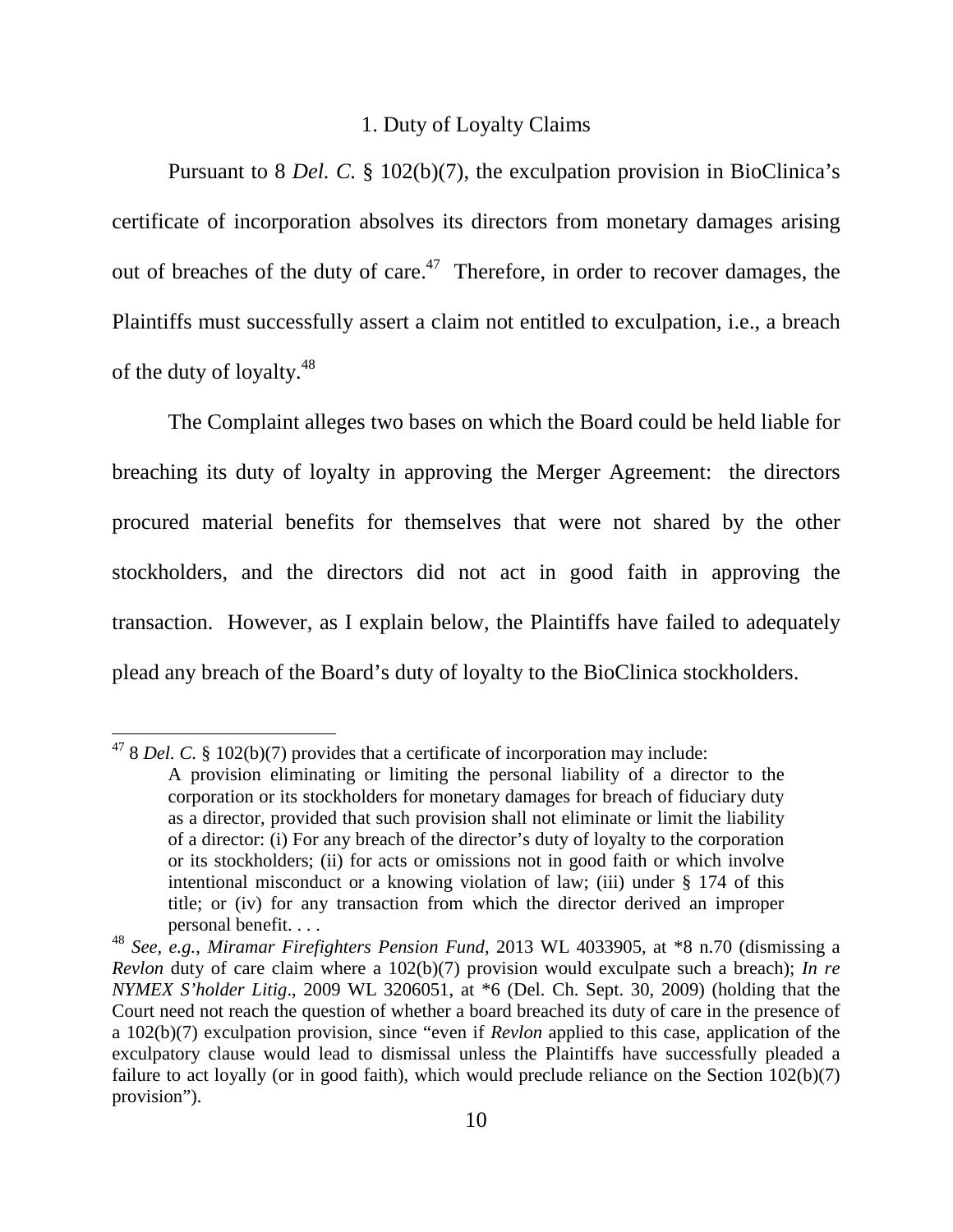#### *A. Director Interest*

The Plaintiffs argue that the BioClinica Board breached its duty of loyalty because the directors obtained benefits from the transaction that were not shared by the other stockholders. In support of this argument, the Plaintiffs allege that (1) the directors were interested due to vesting of stock options, (2) BioClinica's CEO, Mark Weinstein, was expected to become the CEO of the new entity formed by the merger of BioClinica and BioCore, and could receive a severance package if he were terminated, and (3) director John Repko was formerly an officer of Covance, a fifteen percent stockholder of BioClinica, and was therefore interested in the transaction.<sup>49</sup>

First, the Plaintiffs' contention that the vesting of stock options in a change of control transaction implicates the duty of loyalty is frivolous. Delaware courts recognize that stock ownership by decision-makers aligns those decision-makers' interests with stockholder interests; maximizing price. Our Courts have therefore routinely held that an interest in options vesting does not violate the duty of loyalty.<sup>50</sup>

<sup>&</sup>lt;sup>49</sup> Pls.' Answering Br. at 19. That the Plaintiffs deemed their "unique benefits" argument worthy of only a single paragraph in their brief speaks to the Plaintiffs' own confidence in its value.

<sup>50</sup> *See In re Micromet, Inc. S'holders Litig*., 2012 WL 681785, at \*13 n.64 (Del. Ch. Feb. 29, 2012) (rejecting argument that directors were interested due to vesting of stock options because "the directors' interests would be aligned with the shareholders in seeking the highest price for their shares reasonably available"); *Globis Partners, L.P. v. Plumtree Software, Inc.*, 2007 WL 4292024, at \*8 (Del. Ch. Nov. 30, 2007) (holding that the accelerated vesting of modest stock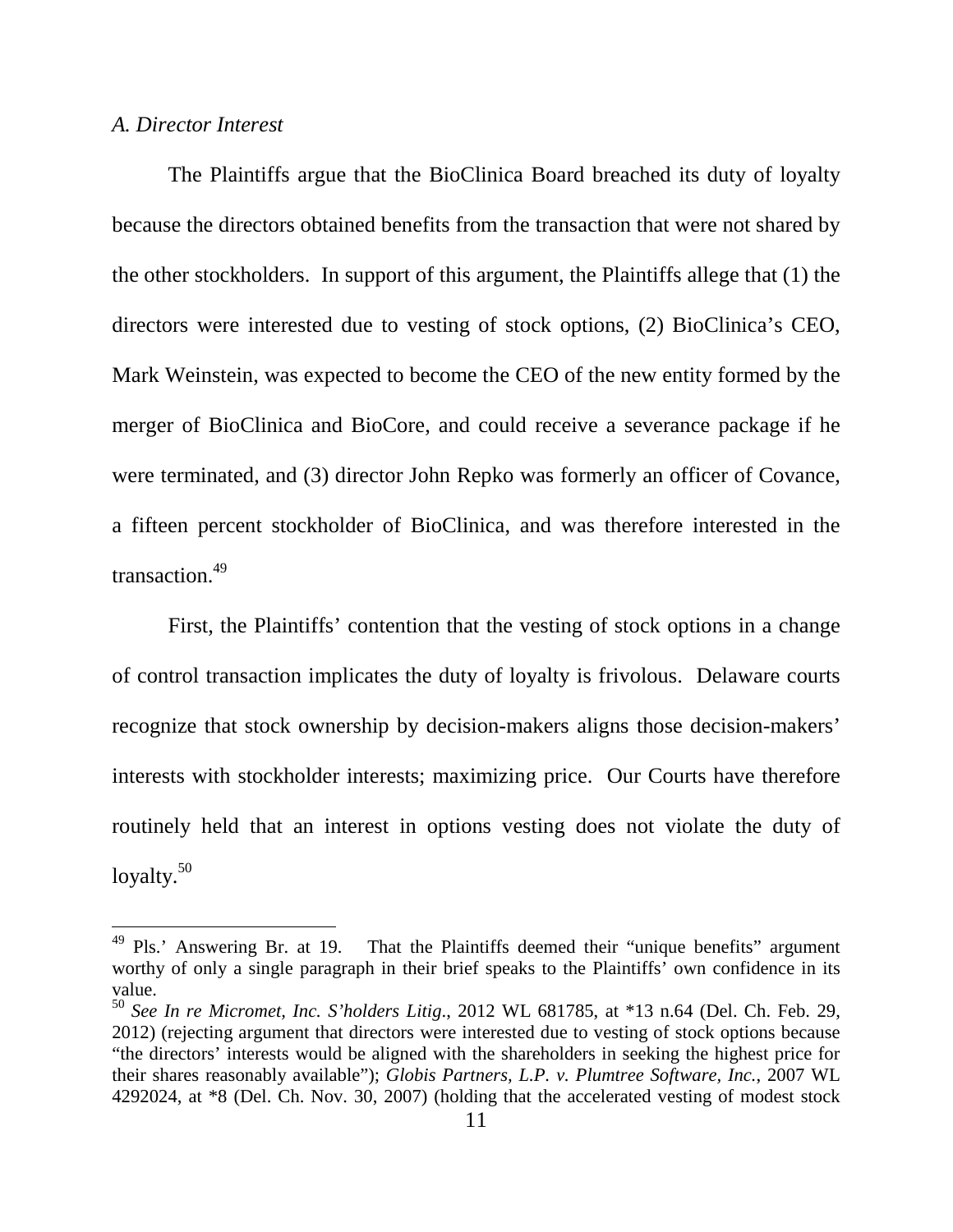Second, the Plaintiffs' allegations regarding Weinstein's and Repko's interests in the transaction, even if true, cannot amount to a breach of the Board's duty of loyalty. To effectively rebut the business judgment rule, the Plaintiffs must plead either that (1) a majority of the directors had some material interest in the transaction, or (2) Weinstein or Repko, as the only purportedly interested directors, dominated or controlled the Board. $51$  The Plaintiffs have failed to allege that a majority of the nine-member Board was interested. In fact, the Board appointed a Committee of independent directors—Nowicki, Coyne, Parker, and LoCastro—to run the sales process, and the Plaintiffs do not allege any interest on their part. Neither have the Plaintiffs alleged that Weinstein or Repko dominated or controlled that disinterested Committee. As the Plaintiffs have not satisfactorily alleged that the Board's decision to approve the merger was the result of director self interest, the Plaintiffs' claims must fail here.

#### *B. Good Faith*

<u>.</u>

Because the Board is exculpated from breaches of the duty of care, and because the Plaintiffs fail to adequate allege any director interest in the transaction, the Plaintiffs' remaining claims against the directors must be based on a breach of

options did not render directors interested where the "interests of the shareholders and directors [were] aligned in obtaining the highest price").

<sup>51</sup> *See Miramar Firefighters Pension Fund*, 2013 WL 4033905, at \*3 ("Without more, allegations that the AboveNet Directors acquiesced in [the interested director's] plan are insufficient to raise a reasonable inference that they were beholden to, or controlled by, [the interested director].").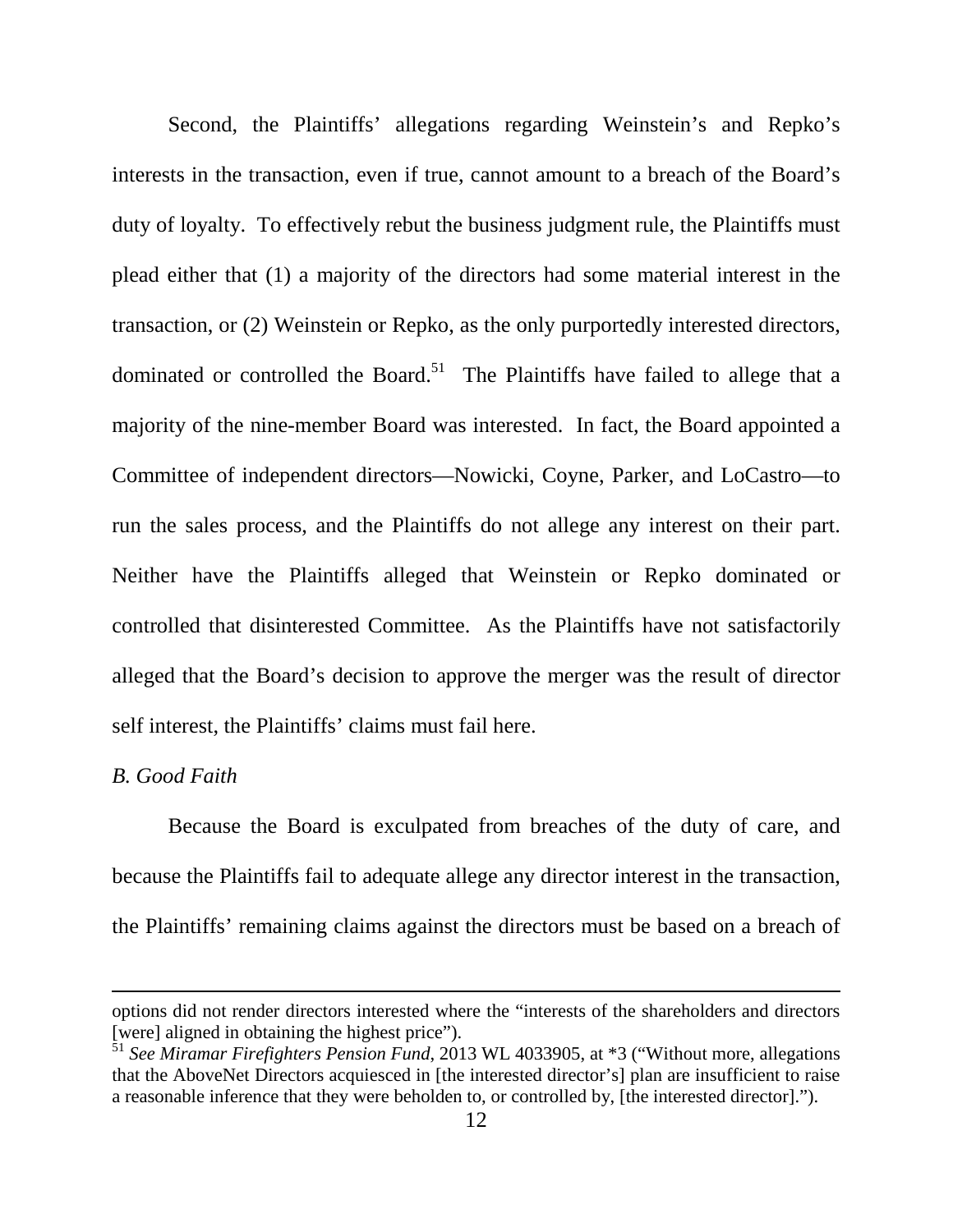the duty of good faith to survive. The duty to act in good faith is part of the duty of loyalty.<sup>52</sup> Breaches of the duty of good faith include "situations where the fiduciary intentionally breaks the law, where the fiduciary intentionally acts with a purpose other than that of advancing the best interests of the corporation, or where the fiduciary intentionally fails to act in the face of a known duty to act, demonstrating a conscious disregard for his duties."<sup>53</sup>

The Plaintiffs argue that the Board breached its duty of good faith by "inflating" the capital expenditure estimates provided by management and used in Excel's fairness opinion in order to knowingly depress the implied values in those valuations. This allegation is purely conclusory; it is unsupported by any specific pleading. Though the capital expenditure estimates were revised upward for 2013, nothing in the pleadings indicates that this revision was unreasonable or was done to deceive the stockholders. Without specific alleged facts indicating an interest in the transaction, there is no reason to suspect that the directors would intentionally push this particular transaction through to the detriment of the stockholders. In other words, without a story of *why* the directors would artificially inflate the capital expenditures, there is no basis to conclude that they acted in bad faith—if

<sup>52</sup> *See Stone ex rel. AmSouth Bancorporation v. Ritter*, 911 A.2d 362, 370 (Del. 2006) ("[T]he requirement to act in good faith 'is a subsidiary element[,]' i.e., a condition, 'of the fundamental duty of loyalty.'") (internal citations omitted).

<sup>53</sup> *In re Goldman Sachs Grp, Inc. S'holder Litig.*, 2011 WL 4826104, at \*13 (Del. Ch. Oct. 12, 2011) (internal quotations omitted).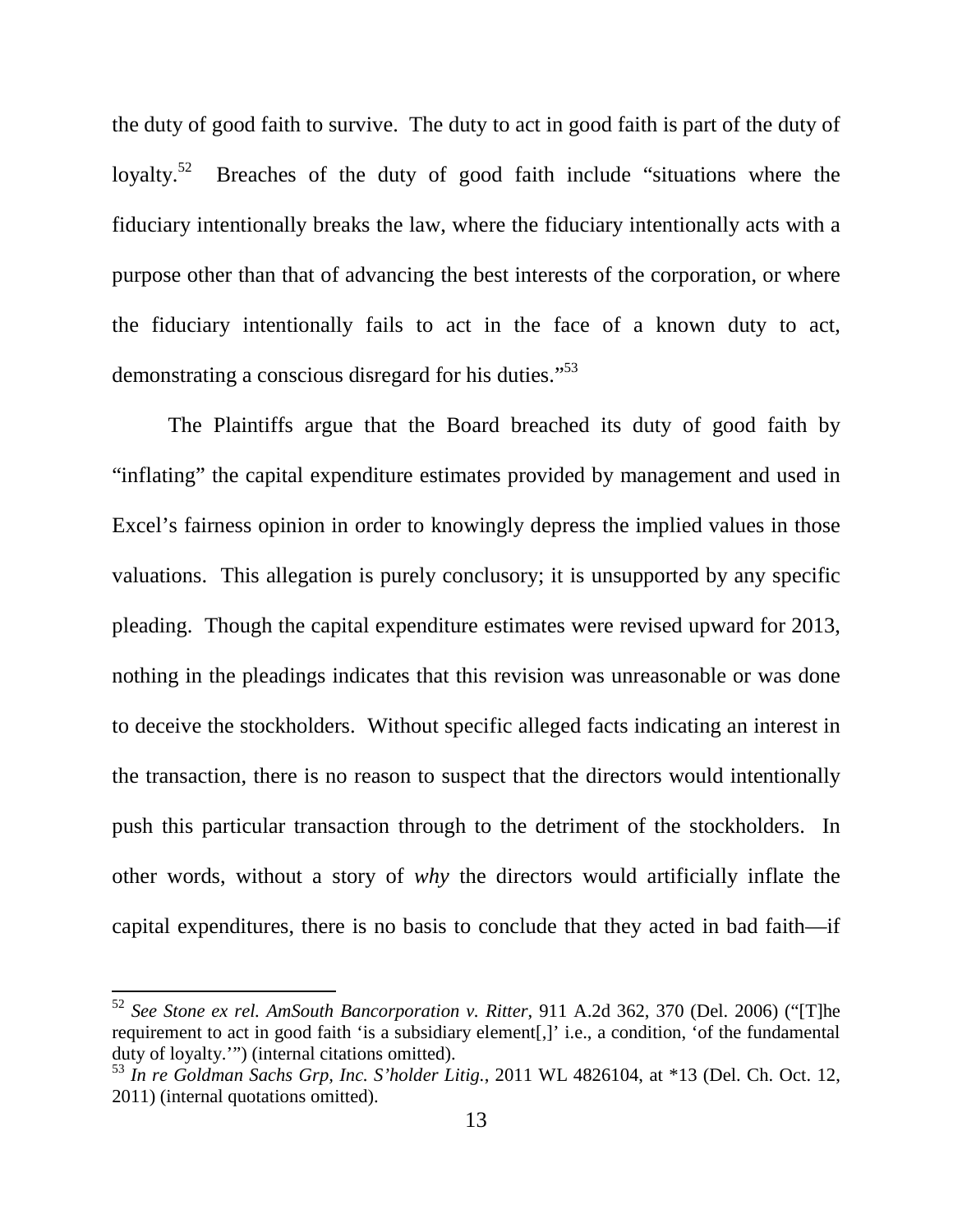the Board acted with a purpose other than advancing the best interests of the corporation, the Plaintiffs have not explained what that purpose was. Instead, the Plaintiffs have expressed disagreement with *Excel's* financial analysis, but that does not demonstrate a breach of the Board's duty of loyalty.<sup>54</sup> Furthermore, the increase in expected capital expenditures risked reduced merger consideration, as evidenced by the fact that JLL threatened to lower its offer due to these amended capital expenditure estimates. It seems highly unlikely that the BioClinica directors would have any incentive to artificially raise the capital expenditure estimates to the extent that it would depress the offer from JLL; their interests, like those of all the stockholders, was to the contrary.

The Plaintiffs also allege that the Board failed to satisfy its *Revlon* duties. When directors engage in efforts to sell a company, their goal must be to maximize the value of the company.<sup>55</sup> Because directors face "potentially subtle structural or situational conflicts" when evaluating whether to engage in change-of-control transactions, this Court applies enhanced scrutiny in assessing whether the directors have complied with their fiduciary duties.<sup>56</sup> Under this enhanced scrutiny, the directors bear the burden of showing that "they sought to secure the transaction offering the best value reasonably available for the stockholders" and

<sup>54</sup> *In re Morton's Rest. Grp., Inc. S'holders Litig*., 2013 WL 4106655, at \*11 (Del. Ch. July 23, 2013).

<sup>55</sup> *Revlon, Inc. v. MacAndrews & Forbes Holdings, Inc.*, 506 A.2d 173, 182 (Del. 1986).

<sup>56</sup> *In re Del Monte Foods Co. Shareholders Litig.*, 25 A.3d 813, 830 (Del. Ch. 2011).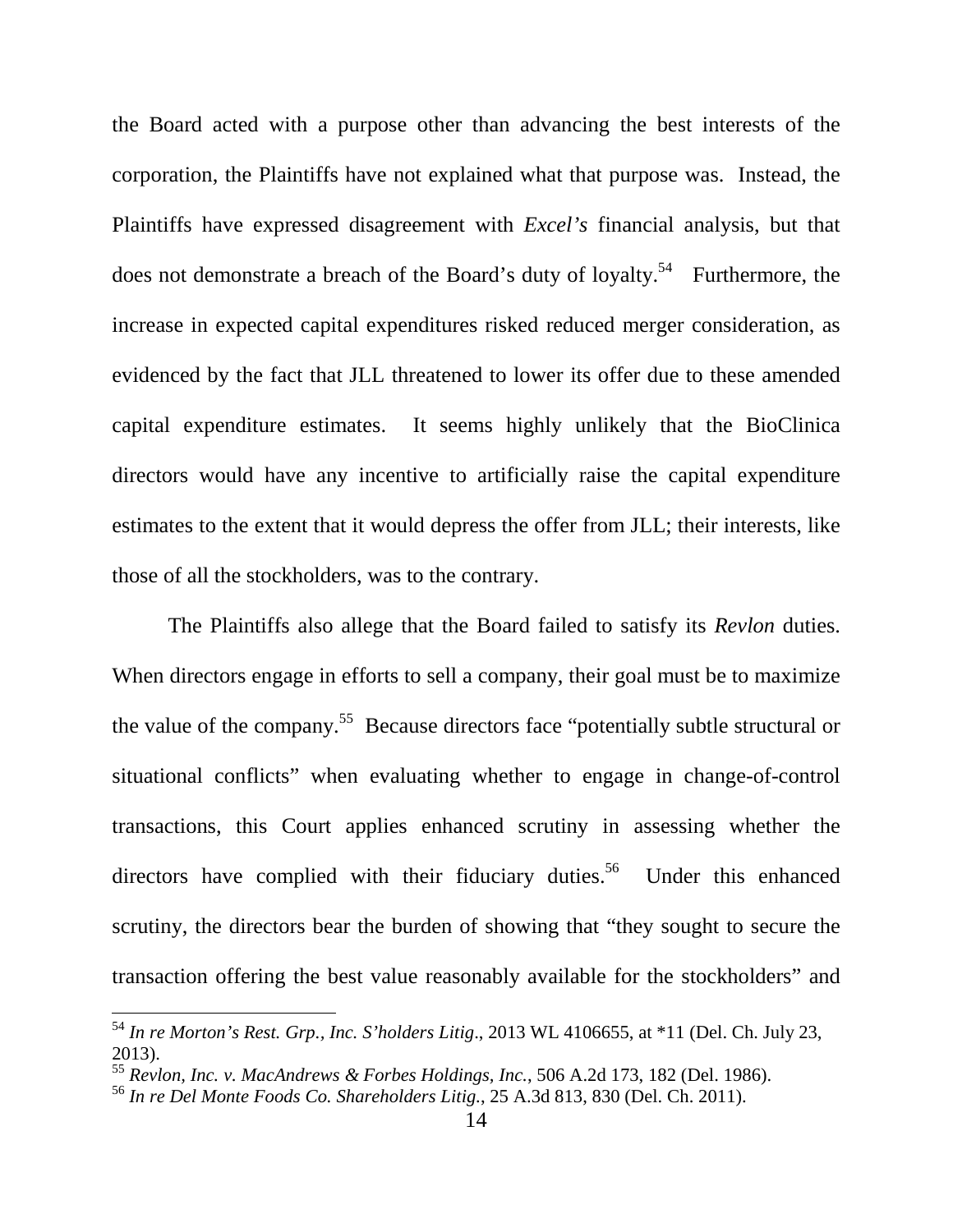that their actions were reasonable in light of their objective.<sup>57</sup> To demonstrate that they acted reasonably, the directors "bear the burden of proving that they (i) followed a reasonable decision-making process and based their decisions on a reasonable body of information, and (ii) acted reasonably in light of the circumstances then existing."<sup>58</sup> In determining whether directors acted reasonably, this Court will not second-guess the business decisions of the directors, but rather will determine whether the directors' decisions were within a range of reasonableness.<sup>59</sup> "Through this examination, the court seeks to assure itself that the board acted reasonably, in the sense of taking a logical and reasoned approach for the purpose of advancing a proper objective, and to thereby smoke out mere pretextual justifications for improperly motivated decisions."<sup>60</sup>

The Plaintiffs argue that the directors breached their *Revlon* duties by failing to conduct a reasonable sales process. They have not, however, alleged facts that would show that any Board action throughout the sales process was done in bad faith. As the Supreme Court in *Lyondell Chemical Co. v. Ryan* explained, there is an important difference between a board's duty to maximize the value of a transaction as required by *Revlon*, and a board's duty to act in good faith throughout that process: "if the directors failed to do all that they should have

<sup>57</sup> *Id.* (internal quotations omitted).

<sup>58</sup> *Id.*

<sup>59</sup> *In re Toys "R" Us, Inc. S'holder Litig.*, 877 A.2d 975, 1001 (Del. Ch. 2005).

<sup>60</sup> *In re Dollar Thrifty S'holder Litig.*, 14 A.3d 573, 598 (Del. Ch. 2010).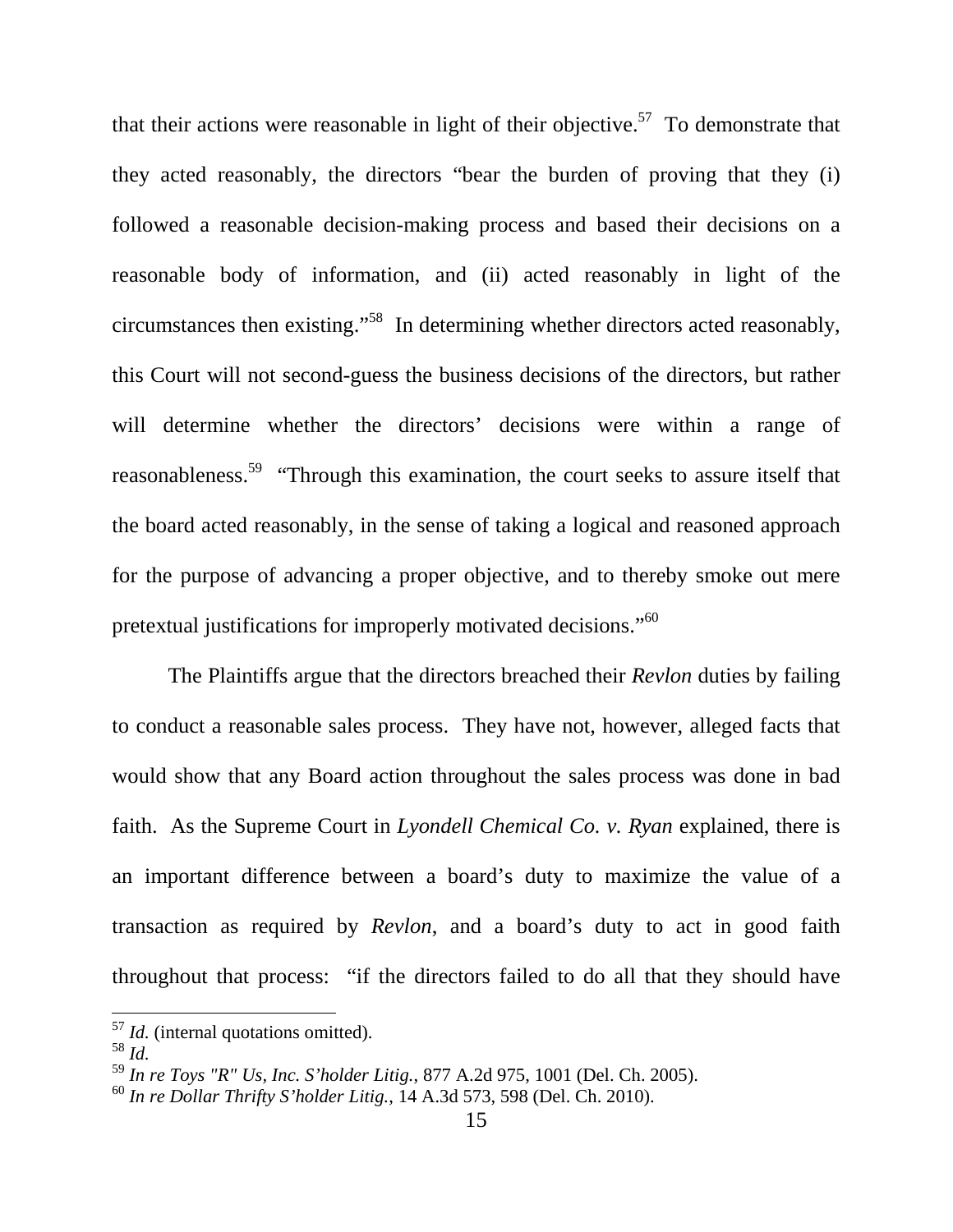under the circumstances, they breached their duty of care. Only if they knowingly and completely failed to undertake their responsibilities would they breach their duty of loyalty."<sup>61</sup> Here, the Plaintiffs argue that the Board did not satisfy its *Revlon* duties, but they fail to plead circumstances which demonstrate that the Board *knowingly and completely* failed to satisfy those duties. In fact, it appears that the Board did satisfy its *Revlon* duties by forming a committee of independent directors, engaging Excel's financial advising services, and retaining independent legal counsel.

The Plaintiffs point out that the Board instructed Excel to first approach private equity bidders, and ask that I infer some sinister motive from the Board's initial decision not to solicit strategic bidders. There are, however, no well-pled facts suggesting bad intentions on behalf of the Board. On the contrary, approaching private equity bidders seems like an entirely reasonable way to protect BioClinica's confidential information during a first market test. Furthermore, even if the directors did initially favor private equity bidders, the directors later authorized Excel to solicit strategic bidders. That those strategic bidders were unwilling to make a binding offer to acquire BioClinica does not imply any bad faith on the part of the directors.

<sup>61</sup> *Lyondell Chem. Co. v. Ryan*, 970 A.2d 235, 243-44 (Del. 2009).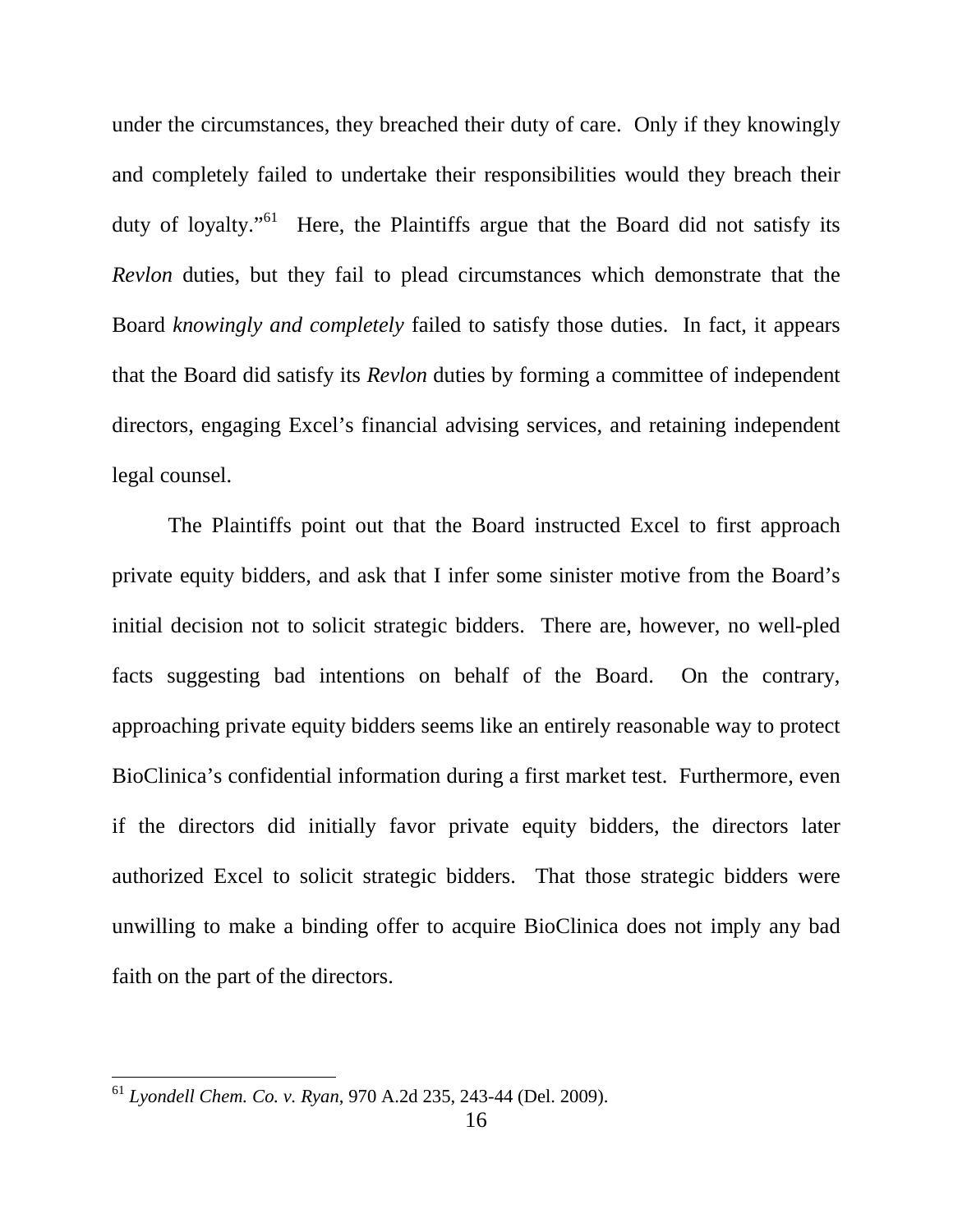Excel reached out to twenty-one separate entities during the auction process, several of whom signed NDAs with BioClinica. The auction was run by a Committee of independent directors and supported by a fairness opinion from Excel. The directors were regularly apprised of their fiduciary duties. The auction resulted in a price of \$7.25, which includes a premium of approximately twentyfive percent over the stock price. Over eighty-eight percent of the stockholders agreed the price was adequate and tendered their shares. I see nothing remarkable—and certainly nothing to indicate bad faith—in this sales process.

On the contrary, the Plaintiffs labor to convert a common set of facts into a scandal.<sup>62</sup> Yet a review of the Schedule 14D-9, the document from which the Complaint undoubtedly drew the vast majority of its facts, reveals that the Plaintiffs' argument is hollow. For example, though the Plaintiff faults the directors for granting exclusivity to JLL while Strategic Acquirer B had expressed a "serious" interest in acquiring BioClinica, that allegation selectively ignores the predicate of the *same sentence* in the 14D-9 which explains that *the bidder's board refused to make a final offer*. 63

 $62$  The Plaintiffs have pled a generic set of facts alleging that BioClinica was "poised" to experience rapid growth in mid-2012, but that the company essentially made a gift to an acquirer with little care or due diligence on the part of the company's board of directors. These allegations lack the specifics to state a claim.

<sup>63</sup> *See* BioClinica, Inc. Form 14D-9 at 16 ("[A]lthough the senior management of Strategic Partner B indicated that it was serious about pursuing a transaction, the board of Strategic Partner B declined to authorize the submission of a formal bid.").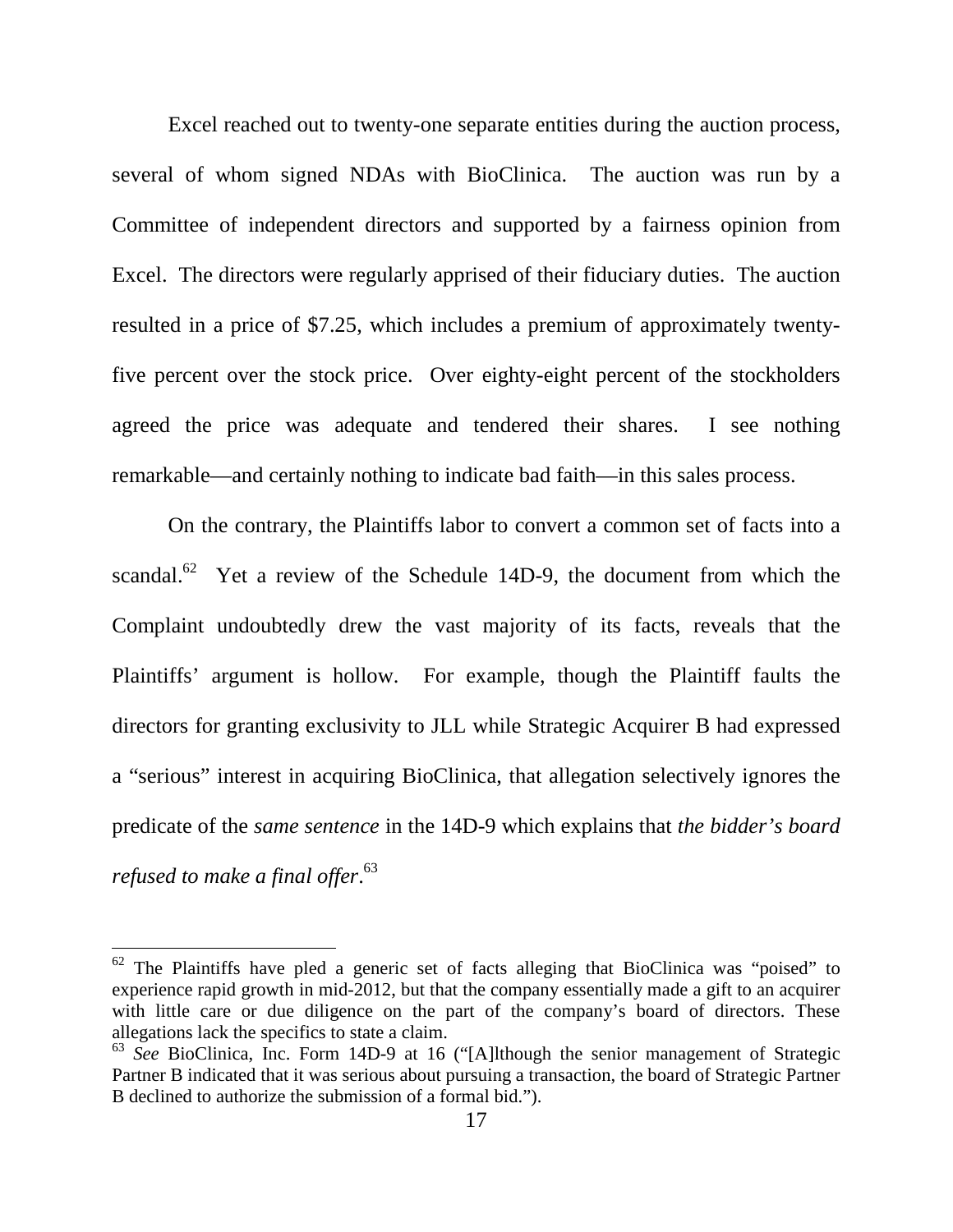The Plaintiffs argue that my decision in *Koehler v. NetSpend Holdings Inc.* supports their theory of liability because the directors (1) relied on a fairness opinion they knew was weak and (2) impermissibly tailored the sales process in favor of JLL. In *Koehler*, I determined that the stockholder plaintiff had demonstrated a likelihood of success on the merits in a situation where the NetSpend directors had engaged in a sale to a strategic partner without the benefit of any sort of market check.<sup>64</sup> The Netspend directors' decision, while not *per se*  unreasonable, created the context through which the directors' later decisions were viewed. Given that there was no market check, the sales process, including the board's reliance on a weak fairness opinion (in which the discounted cash flow suggested implied values much higher than the sales price), as well as the use of strong deal-protections (including don't-ask-don't-waive provisions about which the board was uninformed), was likely unreasonable.

*Koehler* provides no inoculation from a motion to dismiss based simply on a bare allegation of a "weak" fairness opinion, and this case is easily distinguishable. *Koehler* involved no market check; this board employed a full canvas. *Koehler* involved adoption of extraneous don't-ask-don't-waive provisions into the Merger Agreement; that allegation is not present here. *Koehler* involved potential breaches of a duty of care in support of injunctive relief; here, the Plaintiff must

<sup>64</sup> *Koehler v. NetSpend Holdings, Inc*., 2013 WL 2181518 (Del. Ch. May 21, 2013).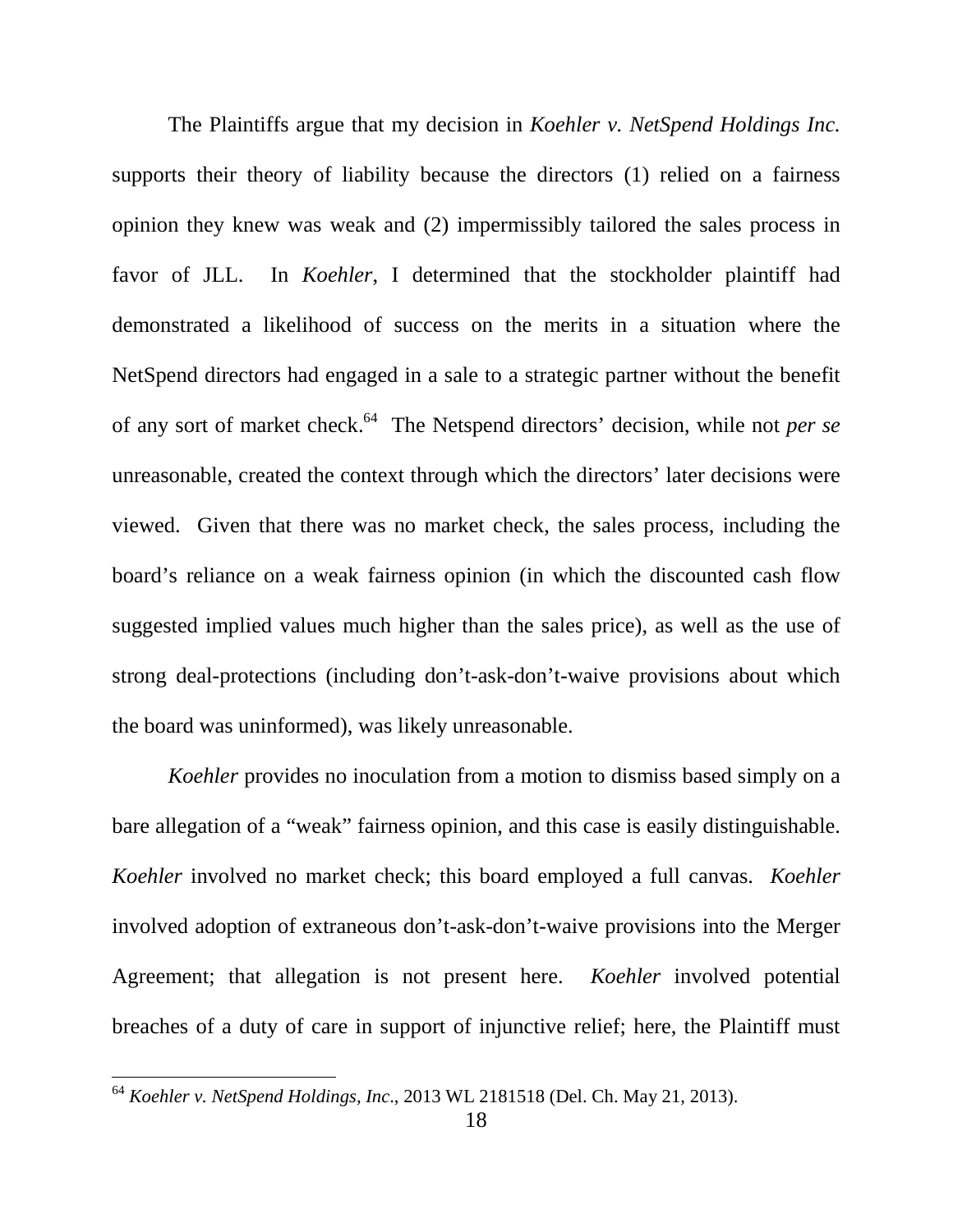adequately plead breach of the duty of loyalty. The defendant board in *Koehler* consciously conducted a single-bidder process. That fact is critical. Where a sale has been accomplished through a single-bidder process, neither the stockholders nor the Court has any market-based indication that the offer price is adequate. In that context, the board's process becomes particularly important because it is the only mechanism through which the board can demonstrate that, had a market check been conducted, no superior offer would have emerged. The board's reliance on a "weak" fairness opinion is relevant where the fairness opinion provides *the only equivalent of a market check*. <sup>65</sup> That consideration is lacking here.

The Plaintiffs also argue that the BioClinica Board impermissibly skewed the sales process to discourage a strategic bidder and in favor of JLL. According to the Complaint, selecting a private equity bidder over a strategic bidder was attractive to the directors because it would allow Weinstein and the management team to remain in control of the company after the acquisition. Yet, as explained above, the Plaintiffs have failed to plead facts showing that Weinstein or management controlled the directors. Likewise, the assertion that JLL was a

<sup>65</sup> In drafting *Koehler*, I was conscious of the possibility that taking note that the fairness opinion was "weak" might induce some opportunistic plaintiffs to champion "weak fairness opinions" as the breach-of-fiduciary-duty claim du jour. I (apparently unsuccessfully) attempted to convey in *Koehler* that the weakness of the fairness opinion was *contextual*. That is, in the absence of a market check, I was left to view the board's decision-making and sales process in the context of the DCF's indication that the company could have been worth more. Directors of Delaware corporations have a right to rely on experts under 8 *Del. C.* § 141(e). That the fairness opinion in *Koehler* provided context for my analysis of the board's decision-making process does not create a new basis to challenge every sales process.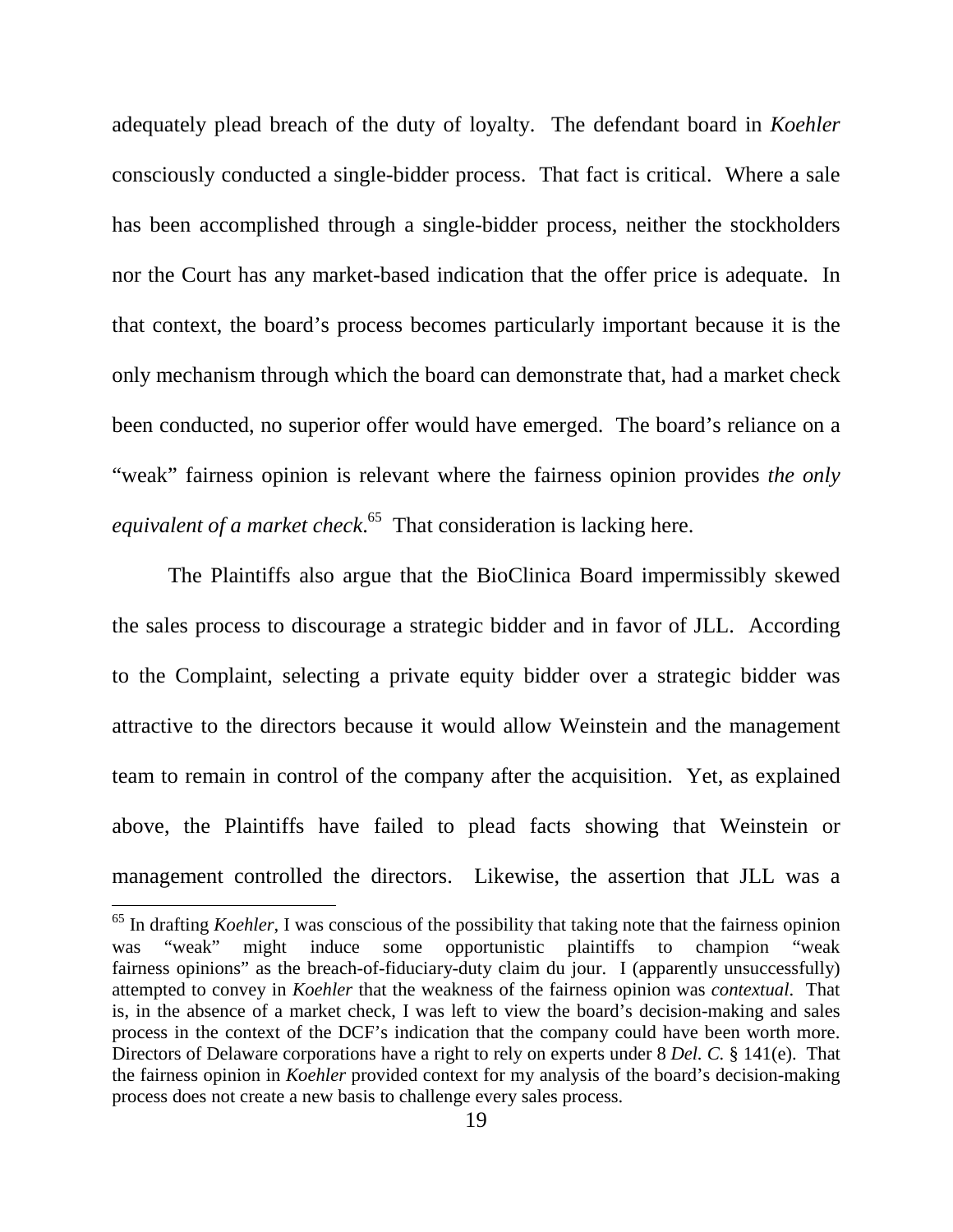favored bidder is flatly contradicted by the facts in this case. The Committee conducted an extensive auction over an eight-month period. During that auction, JLL initially *declined to bid*. <sup>66</sup> It was only in October 2012, five months into the sales process, that JLL emerged as a serious bidder. Faced with these facts, any assertion that the sales process "favored" JLL is conclusory and not well-pled. In any event, absent an allegation of disloyalty on the part of a majority of the Board, these claims are relevant only to whether the Directors breached their duty of care. Since such claims are barred by the 102(b)(7) exculpation provision, it is sufficient that I find, as I have, that the Plaintiffs have alleged insufficient facts to suggest that the BioClinica Board acted in bad faith throughout the sales process.

 Finally, the Plaintiffs point out that, as a component of maximizing shareholder value in a change of control transaction, directors have a duty not to "lock up" a deal in a way that would preclude other bids for the company. $^{67}$  But as explained above, "there is a vast difference between an inadequate or flawed effort to carry out fiduciary duties and a conscious disregard for those duties" amounting to bad faith.<sup>68</sup> The Plaintiffs allege that the deal-protection devices are

<sup>66</sup> Despite JLL's initial lack of interest, BioClinica did not throw up its virtual hands and abandon the sales process because its "favorite bidder" was not interested. Instead, the company entered into NDAs with several private equity firms and began soliciting strategic bidders.

<sup>67</sup> *See In re Cogent, Inc. S'holders Litig.*, 7 A.3d 487, 508-09 (Del. Ch. 2010) (explaining that the cumulative effect of deal protection measures may not be unreasonably preclusive of topping bids).

<sup>68</sup> *Lyondell Chem. Co*, 970 A.2d at 243.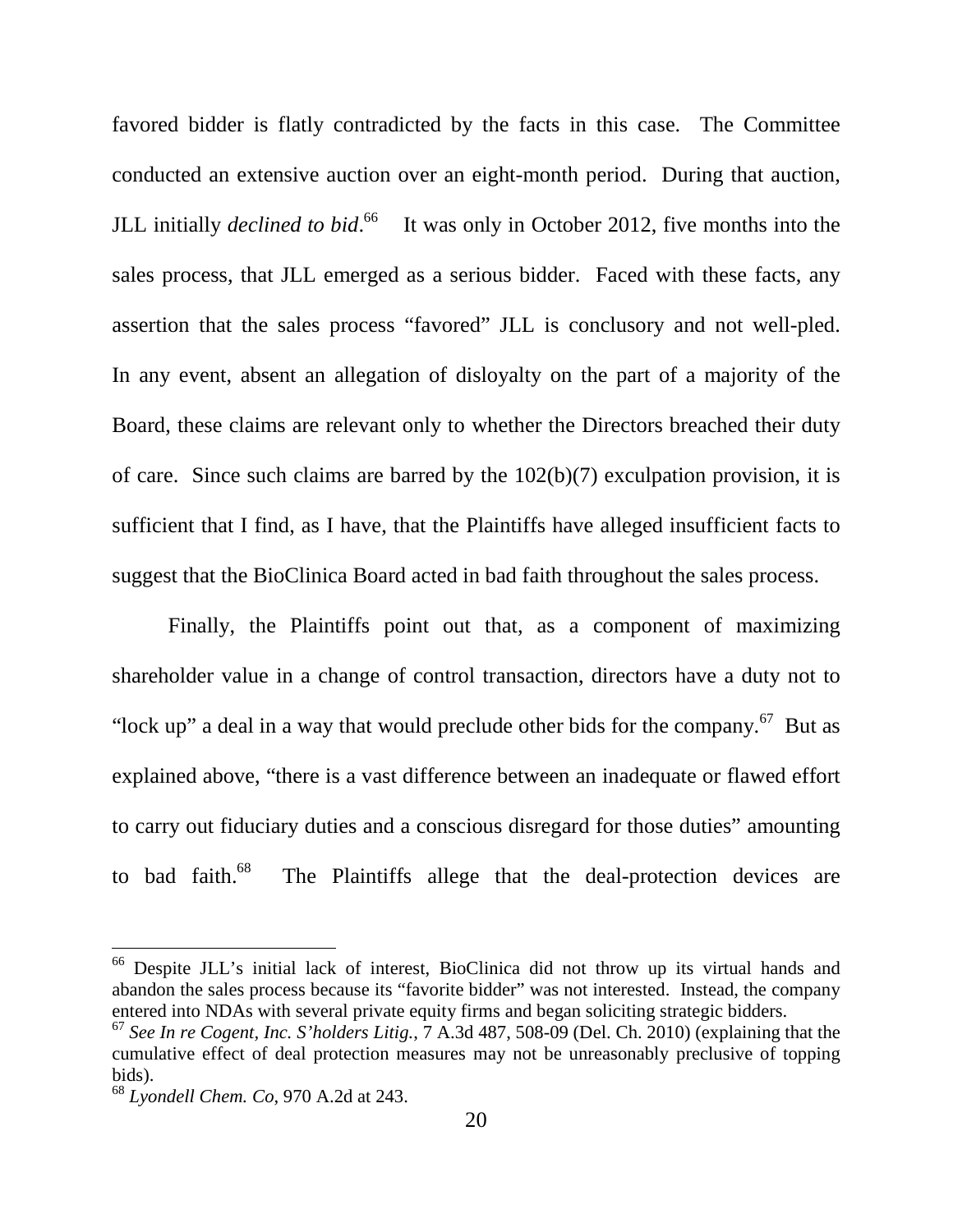unreasonable in that they are preclusive to other bidders, but cannot point to any deal-protection devices that prevented other motivated bidders from making a bid for the company, let alone demonstrate that the Board acted in bad faith in negotiating the terms of the agreement. In fact, the allegedly unreasonable dealprotection devices—a no-solicitation provision, a poison pill, a reasonable termination fee, information rights, and a top-up option—have been routinely upheld by this Court.<sup>69</sup> As explained in my decision on the Motion to Expedite, in which I held that this claim was not colorable, these deal-protection devices, in the context of an otherwise reasonable sales process, have been found nonpreclusive.<sup>70</sup> Because the Plaintiffs have not demonstrated that the Board agreed to these deal-protection devices in bad faith, these claims must fail.

To summarize, the Plaintiffs' claims against the Defendant Directors for breaches of the duties of care and loyalty fail to state a claim upon which relief could be granted. Even drawing all reasonable inferences on behalf of the Plaintiffs, the Plaintiffs have failed to plead facts under which it is reasonably conceivable that the Plaintiffs could recover.

<sup>69</sup> *See In re Orchid Cellmark Inc. S'holder Litig.*, 2011 WL 1938253, at \*8 (Del. Ch. May 12, 2011); *see also Lyondell Chem. Co.*, 970 A.2d at 241 (describing a similar package of deal protections as "not unusual or preclusive").

 $70$  Of course, deal protective devices, properly used, can facilitate a transaction and thus add value for the stockholders. A board must balance this fact with the understanding that improperly-preclusive protective devices can discourage superior offers that otherwise may be available.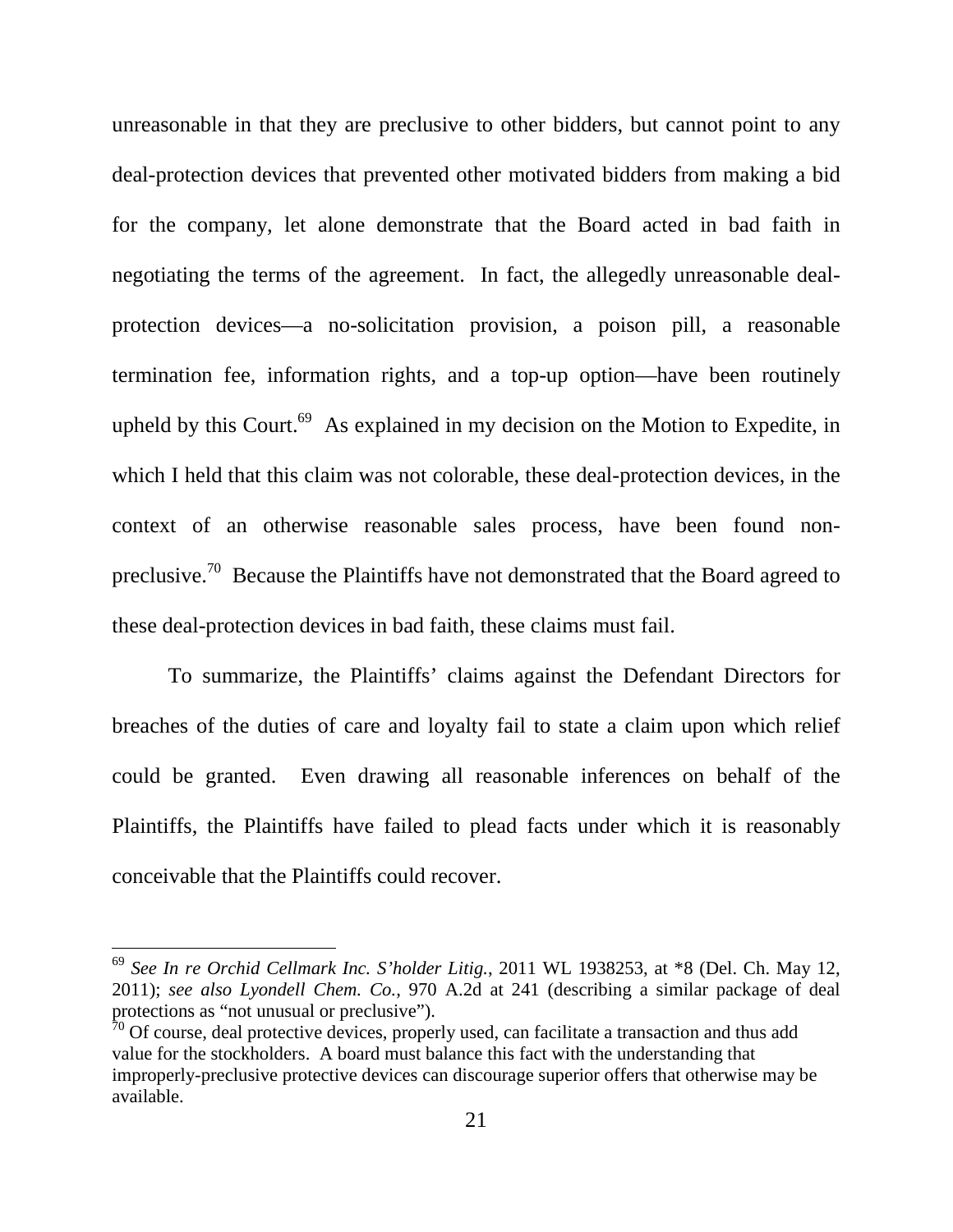### 2. Disclosure Claims

In disseminating a Recommendation Statement on behalf of a transaction, directors have a duty "to disclose fully and fairly all material information within the [directors'] control."<sup>71</sup> "To survive a motion to dismiss, the plaintiffs must provide some basis for a court to infer that the alleged violations were material. For example, a pleader must allege that facts are missing from the statement, identify those facts, state why they meet the materiality standard and how the omission caused injury."<sup>72</sup> An omission is material if "there is a substantial likelihood that a reasonable shareholder would consider it important in deciding how to vote."<sup>73</sup> Proving materiality "does not require proof of a substantial likelihood that disclosure of the omitted fact would have caused a reasonable investor to change his vote," but instead necessitates "a showing of a substantial likelihood that, under all the circumstances, the omitted fact would have assumed actual significance in the deliberations of the reasonable shareholder. $17<sup>74</sup>$ Disclosure violations can, in appropriate circumstances, implicate the duty of loyalty as well as the duty of care.<sup>75</sup> Here, any disclosure claim that does not

<sup>71</sup> *Malpiede v. Townson*, 780 A.2d 1075, 1086 (Del. 2001).

<sup>72</sup> *Id.* at 1086-87 (internal quotations omitted).

<sup>73</sup> *Arnold v. Soc'y for Sav. Bancorp, Inc.*, 650 A.2d 1270, 1277 (Del. 1994) (emphasis removed) (quoting *TSC Indus. v. Northway, Inc.,* 426 U.S. 438, 449 (1976)). <sup>74</sup> *Id.*

<sup>75</sup> *See Orman v. Cullman*, 794 A.2d 5, 41 (Del. Ch. 2002) ("The fiduciary duty to disclose material facts does not solely implicate the duty of loyalty, a breach of which results in liability that cannot be avoided by an exculpatory provision. Rather, '[t]he duty of directors to observe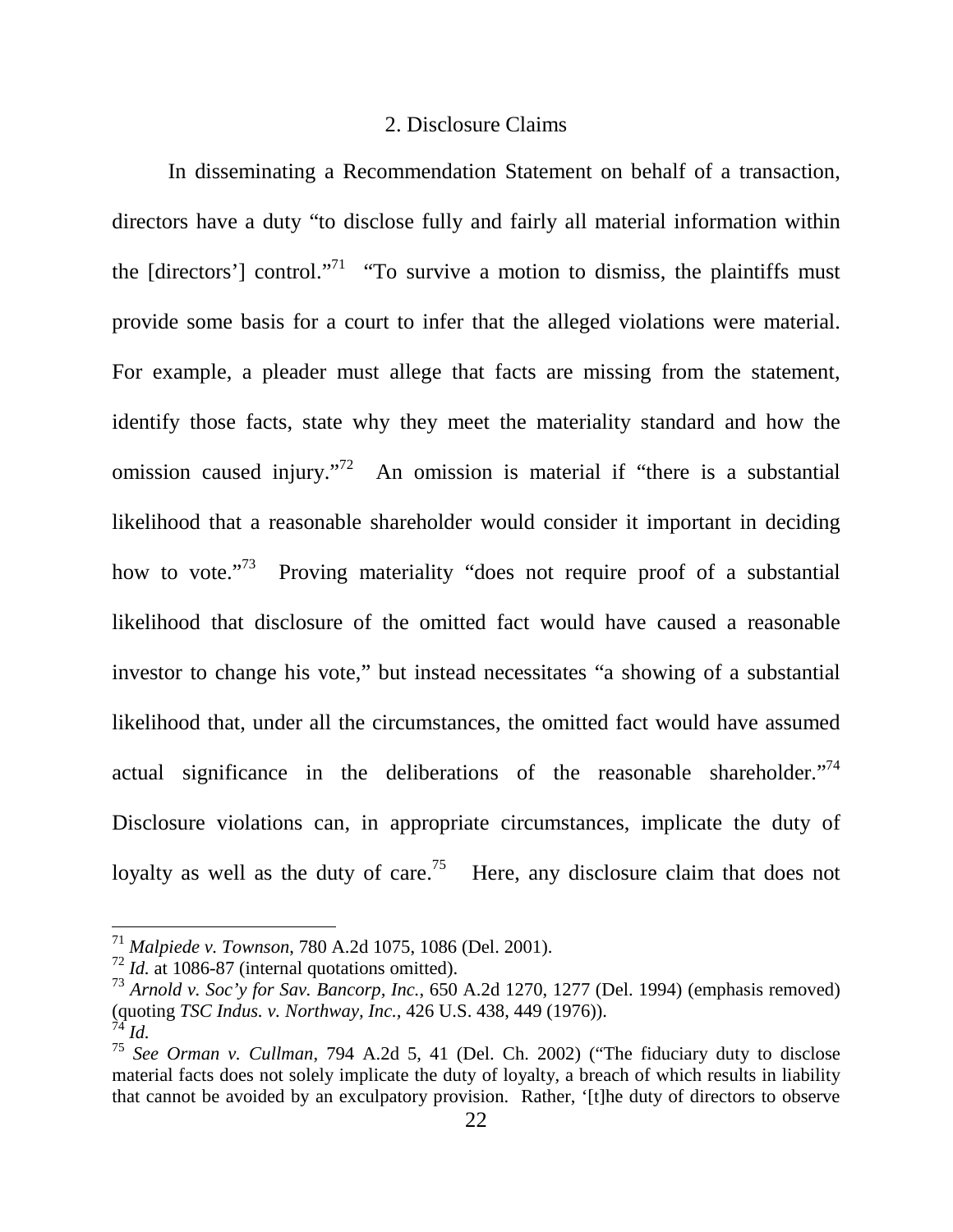adequately allege a violation of the duty of good faith cannot survive the exculpation provision in BioClinica's certificate of incorporation.<sup>76</sup>

There is a reason that disclosure claims are rarely litigated after a transaction closes. The nature of this claim, post-merger, becomes evident when one considers what the Plaintiffs would have to prove to receive more than nominal damages here.<sup>77</sup> To receive compensatory relief, the Plaintiffs would have to demonstrate not only that reasonable stockholders would consider the undisclosed information material and that the misleading or inadequate disclosures involved a breach of the duty of loyalty on the part of the directors, but also that, had this information been disclosed, at least thirty-eight percent of the stockholders who voted in favor of the transaction would have changed their vote; and that the value of the stock was greater than the value received in the tender offer.<sup>78</sup> Such allegations are absent here.

proper disclosure requirements derives from the combination of the fiduciary duties of care, loyalty and good faith.'") (internal citations omitted).

<sup>76</sup> *See In re Alloy, Inc.*, 2011 WL 4863716, at \*14 (Del. Ch. Oct. 13, 2011) ("An exculpatory provision under 8 *Del. C*. § 102(b)(7), such as Alloy has, would preclude, for example, a claim for money damages for disclosure violations that were made in good faith—*i.e*., for failures to disclose resulting from a breach of the fiduciary duty of care rather than from breaches of loyalty or good faith.").

<sup>77</sup> *See O'Reilly v. Transworld Healthcare, Inc.*, 745 A.2d 902, 917 (Del. Ch. 1999) ("A plaintiff, therefore, is entitled to *per se* nominal damages for a breach of the duty of disclosure. So long as the plaintiff pleads sufficiently the other specific elements of a breach of the fiduciary duty of disclosure arising from a false statement, omission or partial disclosure, a plaintiff may request nominal damages, without pleading causation or actual quantifiable damages.").

<sup>78</sup> *See id.* ("A plaintiff who seeks more than nominal damages for breach of the duty of disclosure . . . must set forth in a well-pleaded complaint allegations sufficient to support the remedy sought. As a result, when a plaintiff requests more than nominal damages, a plaintiff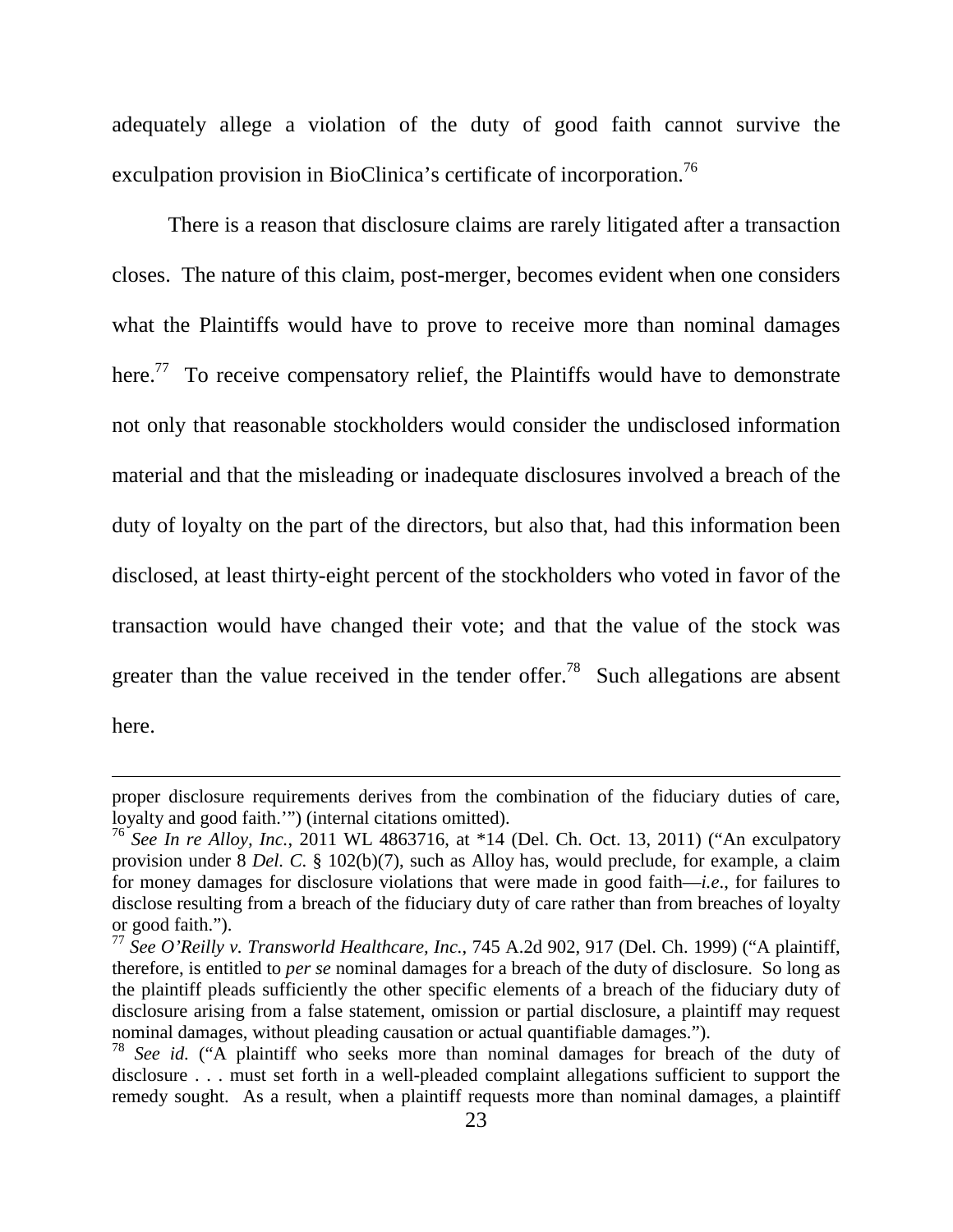Here, the Plaintiffs allege that the directors violated their duties of disclosure to the stockholders by omitting three material facts in the Recommendation Statement provided to stockholders in connection with the transaction. First, the Plaintiffs argue that the Defendants should have disclosed why they adjusted the capital expenditures upward. Second, the Plaintiffs allege that the directors failed to disclose certain inputs used in Excel's fairness opinion. Third, the Plaintiffs contend that the directors should have disclosed whether the NDAs executed with fifteen potential bidders contained don't-ask-don't-waive clauses.

 I held in my Memorandum Opinion on the Motion to Expedite that the first and second of these claims were not colorable. Since the Plaintiffs have not attempted to convince me that my earlier decision was incorrect, I refer the reader to the relevant sections of my Memorandum Opinion for additional analysis. In brief, the stockholders are entitled to management's best estimates of future financials as of the time of the merger.<sup>79</sup> The directors need not explain the basis for their estimates nor why they have adjusted their estimates. $80$  Furthermore, when describing the inputs of a fairness opinion, the directors need only provide a "fair summary of the substantive work performed by the [financial advisors]."<sup>81</sup>

also will have to plead causation and identify actual quantifiable damages in order to survive a motion to dismiss.").

<sup>79</sup> *In re BioClinica, Inc. S'holder Litig.*, 2013 WL 673736, at \*6 (Del. Ch. Feb. 25, 2013). <sup>80</sup> *Id.*

<sup>81</sup> *In re NetSmart Tech., Inc. S'holders Litig.*, 924 A.2d 171, 203-04 (Del. Ch. 2007).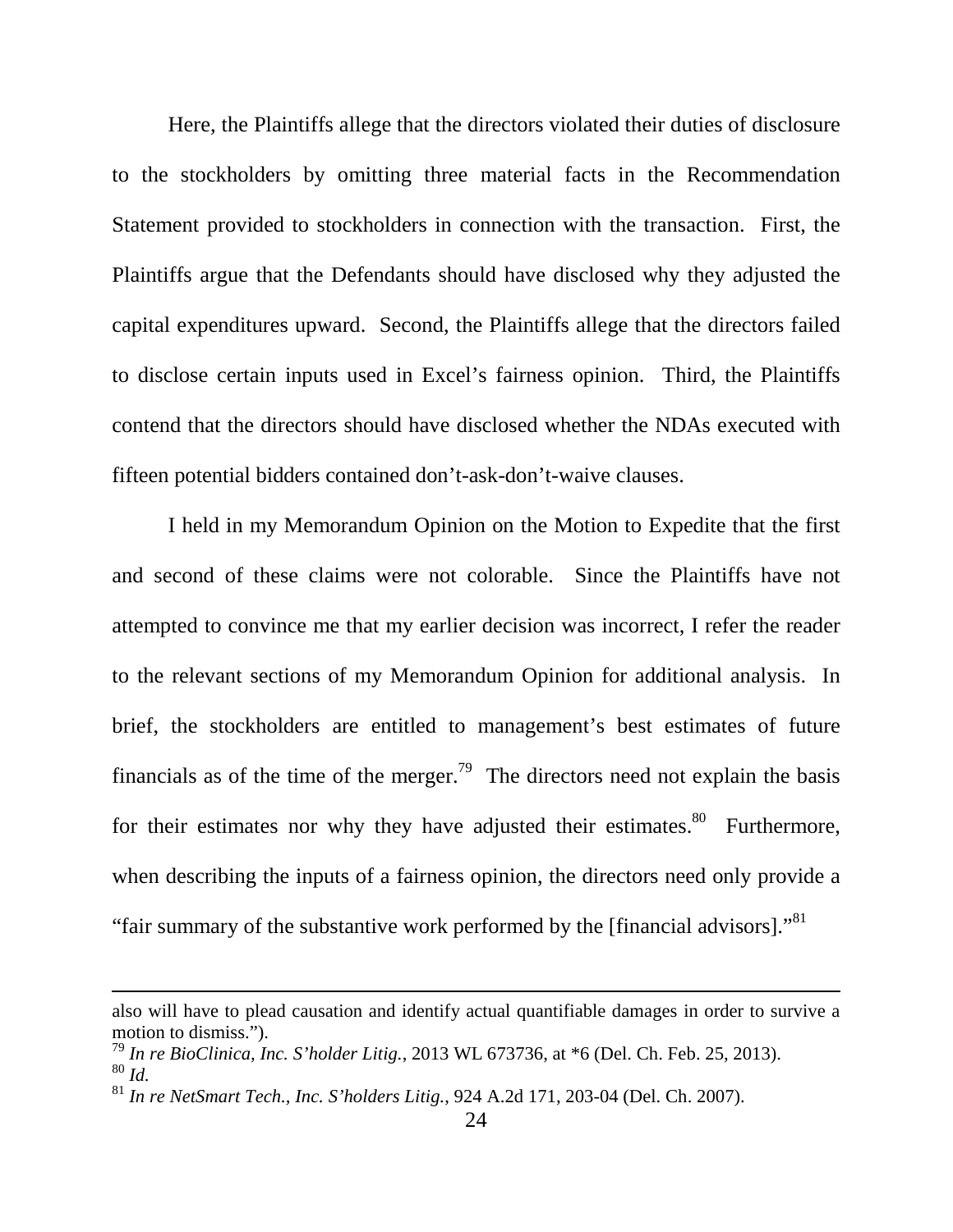The Plaintiffs argue that the directors failed to disclose why they adjusted their estimates for capital expenditures, and that this omission would have been material information to the stockholders. I disagree. As I explained in my previous Memorandum Opinion, our law concerning proxy disclosures does not require such detailed disclosure. The directors disclosed that the capital expenditure estimates were increased and that the increased numbers were used in the fairness opinion. A stockholder, suspecting for some unidentified reason that there was error—or nefarious intent—behind the revised estimate, could have performed her own DCF using the previous estimates, as the Plaintiffs have done. I have no reason to believe that a reasonable stockholder would perceive the basis for adopting management's revised estimate of capital expenditures—other than that the new estimate represented management's current best forecast—as adding to the total mix of information. Therefore, as I found in my Memorandum Opinion, this claim fails to identify a material omission. In any event, I find unsupported in the pleadings the implied suggestion—necessary to recovery here—that the failure to disclose the reason for the adjustment resulted from bad faith on the part of the directors.

 Second, the Plaintiffs argue that the directors failed to disclose certain inputs provided to Excel for use in the fairness opinion. Specifically, the Plaintiffs argue that the following "omissions" were material: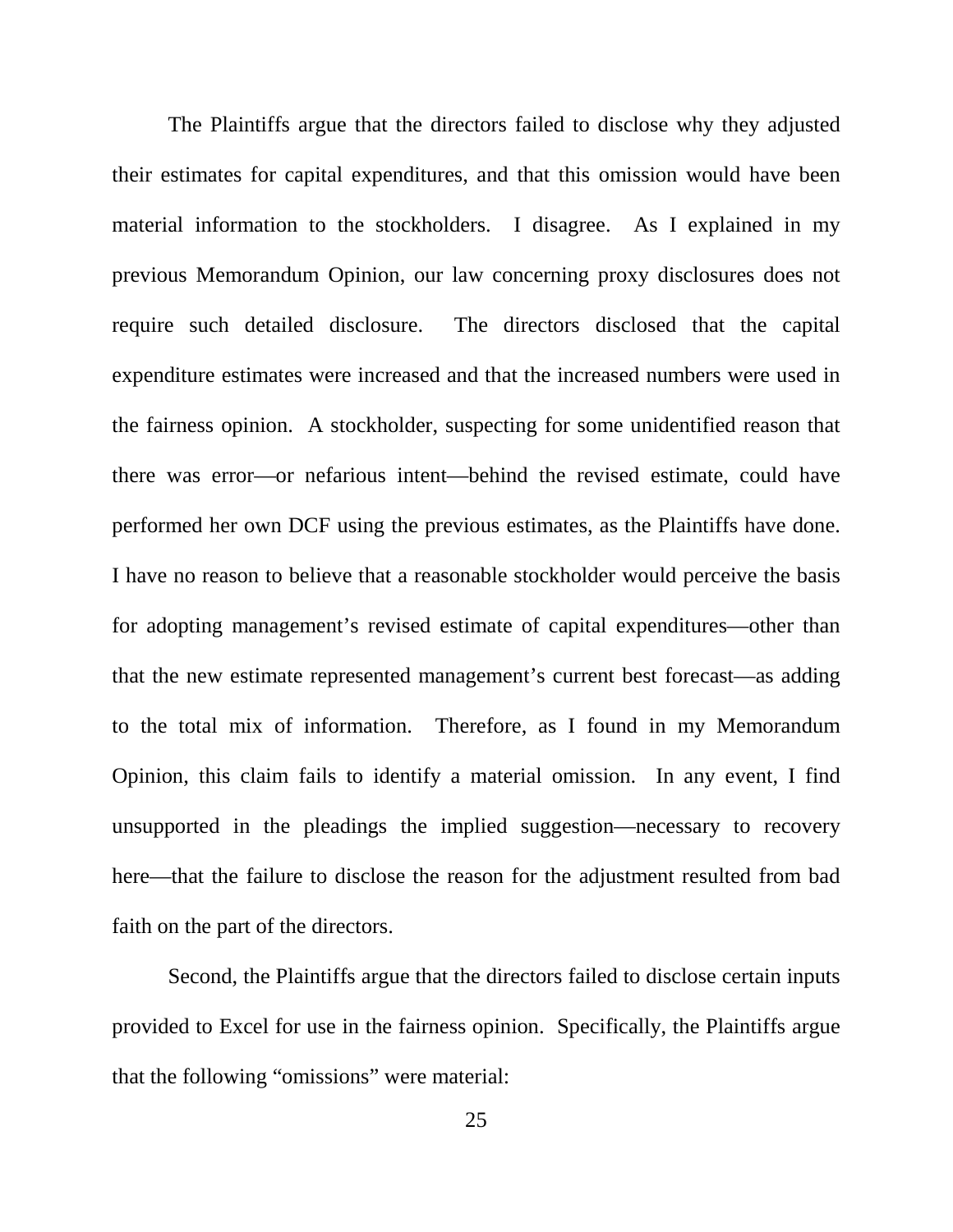(a) the reasons for the selection of the EBITDA range and why it was so low in comparison to BioClinica's peers, precedent transactions an [sic] own EBITDA multiples prior to the transaction; (b) what was meant by multiples ranging 6.0x to 8.0x on "\$8.0 million of net cash"; (c) how growth rates were determined especially since the range utilized fell below expected inflation rates and are pessimistic given BioClinica's projected EBITDA, revenue and earnings per share; and (d) free cash flows for the year  $2016$ .<sup>82</sup>

The Plaintiffs have not adequately described why any of these purported "omissions" would be material, as opposed to merely of interest, to stockholders. As I noted above, the directors have a duty to disclose a "fair summary" of the inputs and procedure used to construct the fairness opinion. The stockholders are not entitled, however, to granular details concerning why individual inputs were selected or rejected. The directors here disclosed past financial data, current financial data, and financial projections, to the extent they were provided to Excel.<sup>83</sup> Contrary to the Plaintiffs' argument that stockholders would find the requested information as contributing to the total mix of information at the time of the merger, in my opinion, requiring this level of disclosure would more likely obfuscate an otherwise clear summary of Excel's valuations and recommendation. Furthermore, to the extent the Plaintiffs' arguments for additional disclosures disagree with Excel's analysis, "a complaint about the accuracy or methodology of

<sup>&</sup>lt;sup>82</sup> Pls.' Answering Br. at 24.

<sup>83</sup> BioClinica, Inc. Form 14D-9 at 21-27, 35.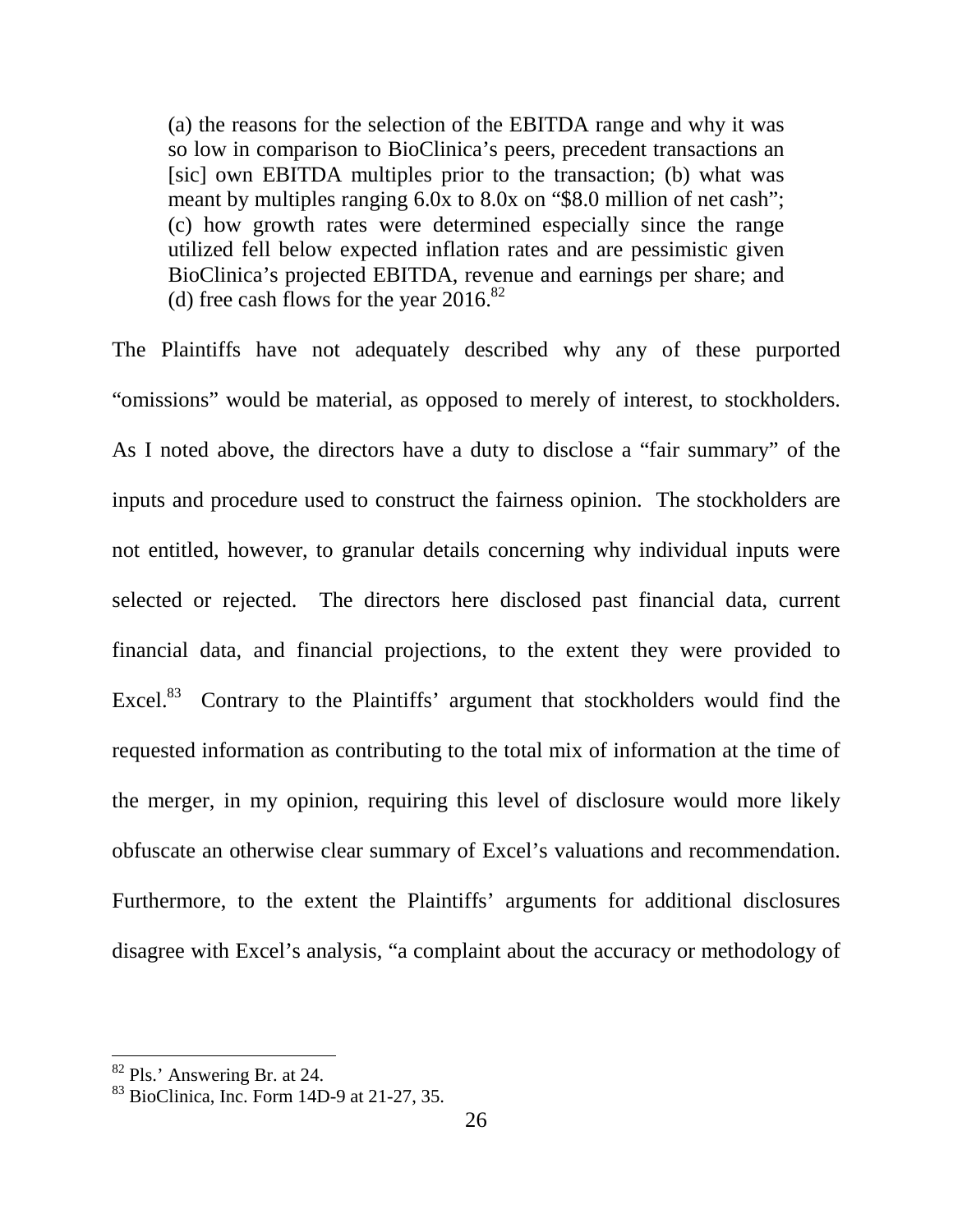a financial advisor's report is not a disclosure claim."<sup>84</sup> Next, the Plaintiffs argue, as they did in favor of the Motion to Expedite, that management-created free cash flow estimates for 2016 must be disclosed to the stockholders. The Defendants have represented several times that management did *not* estimate free cash flows for 2016; instead, the estimates used by Excel were created *by Excel*. Management need not disclose intermediate calculations, made by its financial advisors, used in crafting inputs for its DCF analysis. $85$  In any event, these allegations are irrelevant, because even assuming a material non-disclosure, the Plaintiffs fail to plead facts sufficient to demonstrate that any of this data was withheld *in bad faith.*

 Finally, the Plaintiffs argue that the directors should have disclosed whether the NDAs signed by potential bidders during the sales process contained don't-askdon't-waive clauses. The Plaintiffs admit that they have no evidence that the NDAs contained such clauses. Instead, the Plaintiffs argue that "they are being asked to plead what they cannot possibly know."<sup>86</sup> Yet no one is "asking" the Plaintiffs to bring a claim about hypothetical don't-ask-don't-waive clauses. The Plaintiffs have the burden of bringing claims based on actual facts and reasonable

<sup>84</sup> *Cnty. of York Emps. Ret. Plan v. Merrill Lynch & Co.*, 2008 WL 4824053, at \*11 (Del. Ch. Oct. 28, 2008) (quoting *In re MONY Grp. Inc. S'holder Litig.*, 852 A.2d 9, 28 n.52 (Del. Ch. 2004), *judgment entered sub nom. In re The Mony Grp. Inc. S'holder Litig*., 2004 WL 5389603 (Del. Ch. Mar. 1, 2004)).

<sup>85</sup> *See In re SeraCare Life Scis., Inc. S'holder Litig.*, C.A. No. 7250-VCG, at 6 (Del. Ch. March 20, 2012) (TRANSCRIPT) ("[W]here the advisor derived the [free cash flow] projections on its own, those projections do not have to be disclosed."). <sup>86</sup> Pls.' Answering Br. at 28.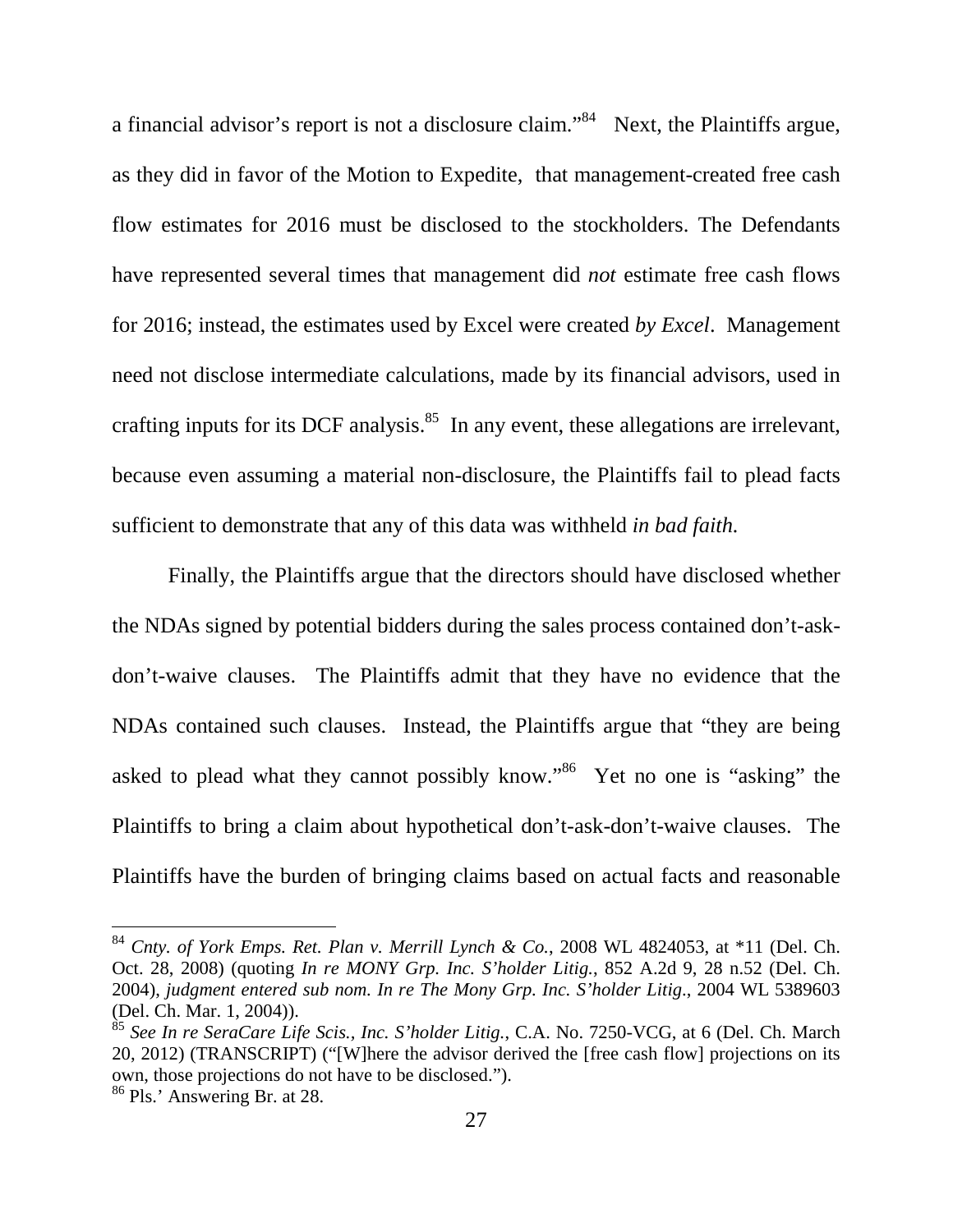inferences, rather than speculation.<sup>87</sup> Obviously, no disclosure could, or should attempt to, describe all clauses *not* included in NDAs, or, for that matter, all breaches of duty the directors have *not* committed.

Because the Plaintiffs have not pointed to any inadequate disclosures that implicate a breach of the Board's duty of good faith, the Plaintiffs have failed to state a claim upon which relief can be granted.

## 3. Aiding and Abetting Claims

Finally, the Plaintiffs argue that "Defendants BioClinica, JLL, Acquisition Sub and BioCore Holdings by reason of their status as parties to the Merger Agreement, and their possession of nonpublic information, aided and abetted the Individual Defendants in the aforesaid breach of their fiduciary duties."<sup>88</sup> "To survive a motion to dismiss, the complaint must allege facts that satisfy the four elements of an aiding and abetting claim: (1) the existence of a fiduciary relationship, (2) a breach of the fiduciary's duty, . . . (3) knowing participation in that breach by the defendants, and (4) damages proximately caused by the breach."<sup>89</sup> The Court may infer that a defendant "knowingly participated" in a breach where "the bidder attempts to create or exploit conflicts of interest in the

<sup>87</sup> *See In re Coca-Cola Enters., Inc. S'holders Litig.*, 2007 WL 3122370, at \*3 (Del. Ch. Oct. 17, 2007) ("The Court will not . . . give any credence to conclusory allegations or wildly speculative and unreasonable conjecture.").

 $88$  Am. Compl.  $\P$  101.

<sup>89</sup> *Malpiede v. Townson*, 780 A.2d 1075, 1096 (Del. 2001) (internal quotations omitted).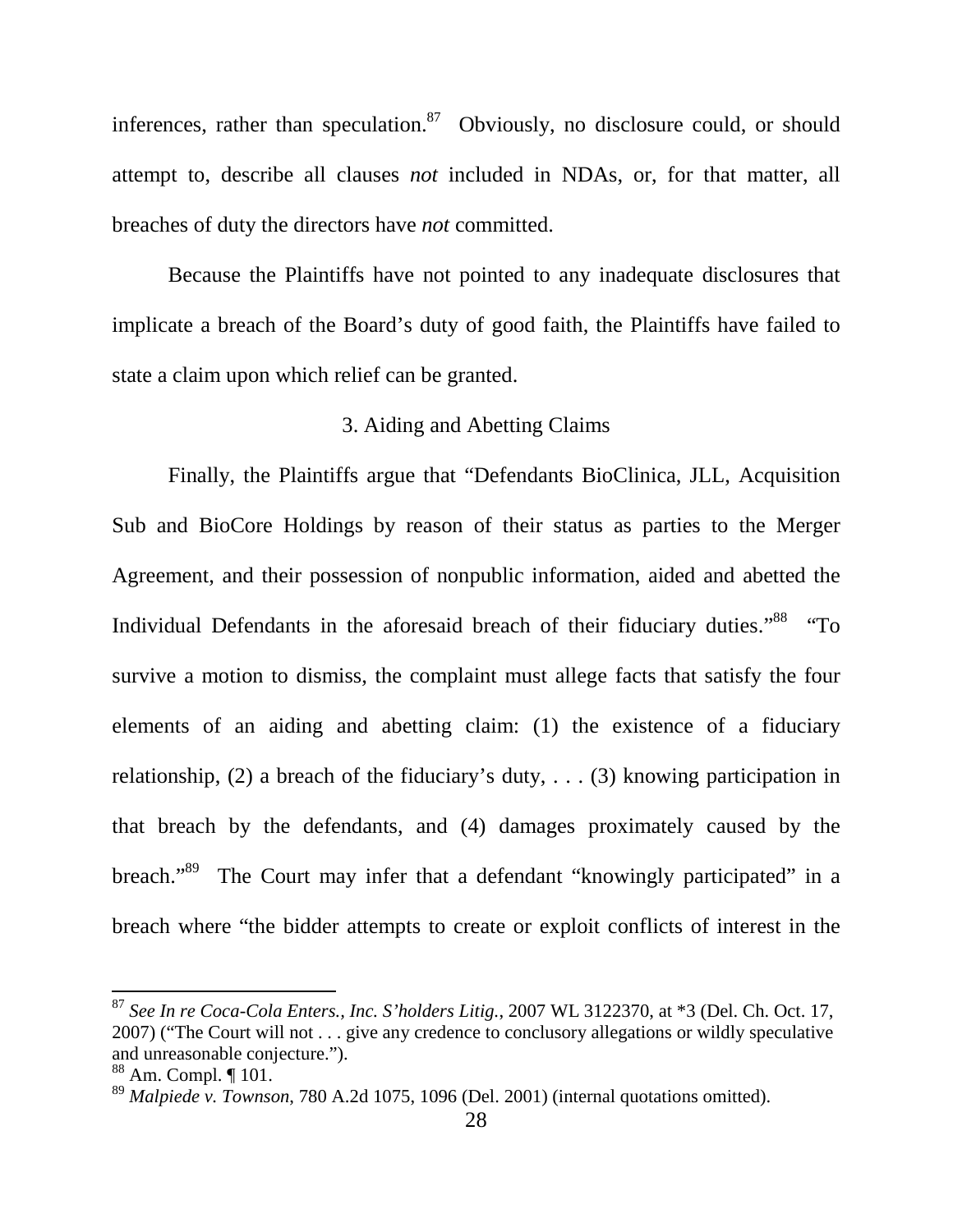board," but not from "a bidder's attempts to reduce the sale price through arm'slength negotiations."<sup>90</sup>

Because I have found that the Plaintiffs fail to adequately allege that the Board breached its duty of loyalty, the Plaintiffs' claims that JLL aided and abetted that breach must likewise fail. However, I declined to address whether the Board breached its duty of care, since the 102(b)(7) provision would exculpate the directors from those claims; yet, because Section 102(b)(7) solely exculpates directors (as opposed to secondary actors), it is possible that an aider and abettor could be liable for a directors' otherwise exculpated breach of the duty of care.<sup>91</sup>

The Plaintiffs state in support of an aiding and abetting claim that the Board's "breaches of fiduciary duties could not and would not have occurred but for the conduct of defendants BioClinica, JLL, Acquisition Sub and BioCore Holdings who, therefore, aided and abetted such breaches in the possible sale of BioClinica to JLL."<sup>92</sup> Specifically, the Plaintiffs attempt to bolster that tautology by arguing that:

JLL negotiated exclusively with the Company and enjoyed unfettered access to the Company's confidential information, including information about the Company's business plans. . . . With such close access to the Company's confidential information . . . JLL

<u>.</u>

 $92$  Am. Compl.  $\P$  102.

<sup>90</sup> *Id.* at 1097.

<sup>91</sup> *See In re Del Monte Foods Co. S'holders Litig*., 25 A.3d 813, 838 (Del. Ch. 2011) ("By their terms, Sections 102(b)(7) and 141(e) do not protect aiders and abetters, and disgorgement of transaction-related profits may be available as an alternative remedy.").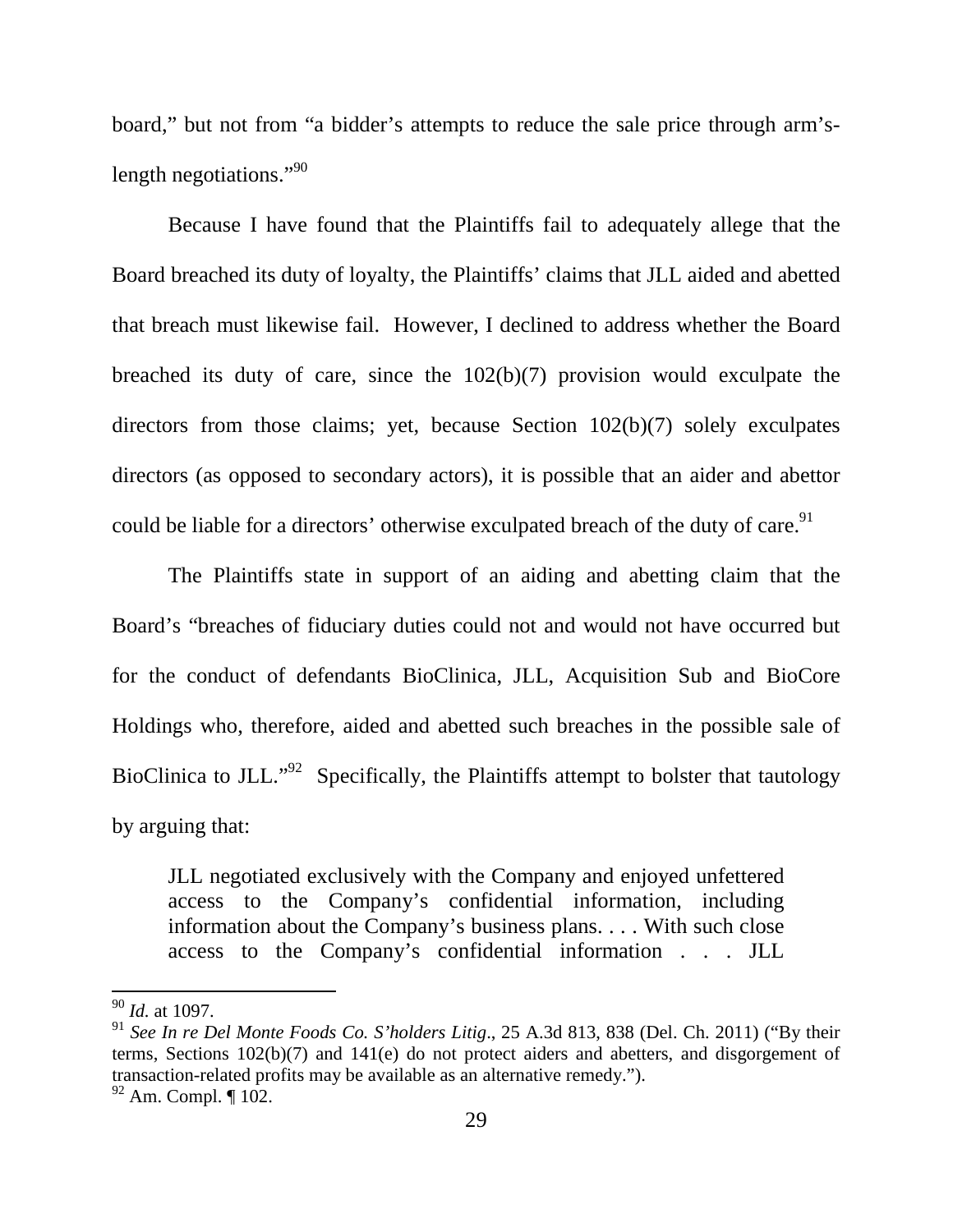undoubtedly understood BioClinica's true value, giving it an unfair advantage over other bidders.  $93$ 

Additionally, the Plaintiffs argue that "the Board did not resume discussions with other bidders after it entered into exclusivity with JLL, ensuring that JLL had the upper hand in purchasing BioClinica without any serious competition."<sup>94</sup> These allegations in no way suggest that JLL "participated in the board's decisions, conspired with the board, or otherwise caused the board to make the decisions at issue,"<sup>95</sup> and therefore insufficiently allege that JLL had knowledge of any breach of the BioClinica Board's duty of care.

Finally, the Plaintiffs argue that "JLL pressed the Board into preclusive deal terms during the merger negotiations  $\ldots$   $\cdot$  <sup>96</sup> But as explained above, the use of the particular deal-protection devices at issue here has routinely been upheld as non-preclusive, where the sales process was otherwise reasonable.<sup>97</sup> Because the Plaintiffs have not alleged that the Board agreed to any deal protection measures that would constitute a violation of the Board's duty of care, this aiding and abetting claim must also fail.

 $93$  Pls.' Answering Br. at 31.

<sup>94</sup> *Id*.

<sup>95</sup> *Malpiede*, 780 A.2d at1098.

 $96$  Pls.' Answering Br. at 33.

<sup>97</sup> *See supra* note 69.